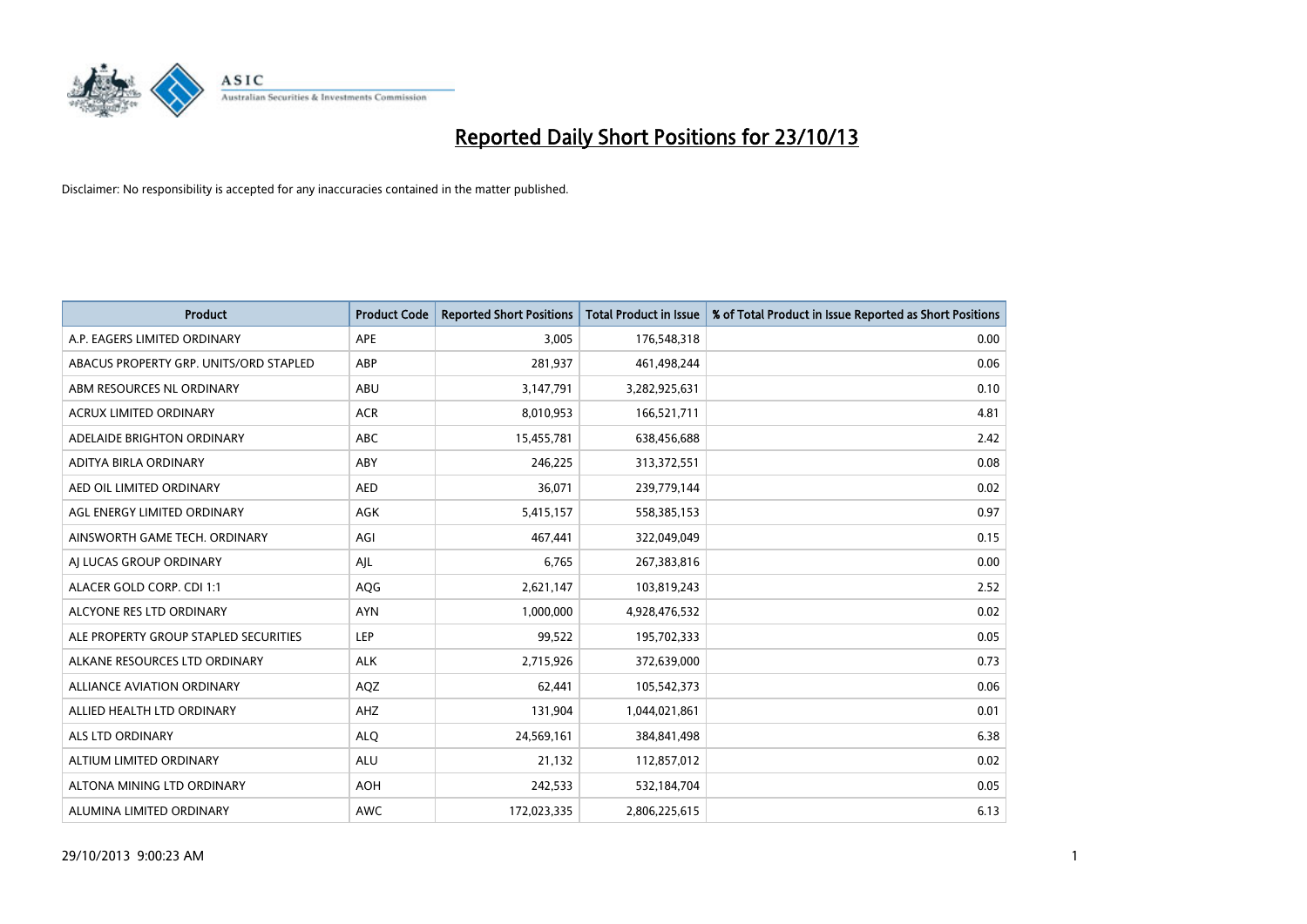

| <b>Product</b>                          | <b>Product Code</b> | <b>Reported Short Positions</b> | <b>Total Product in Issue</b> | % of Total Product in Issue Reported as Short Positions |
|-----------------------------------------|---------------------|---------------------------------|-------------------------------|---------------------------------------------------------|
| AMALGAMATED HOLDINGS ORDINARY           | AHD                 | 31,081                          | 157,806,992                   | 0.02                                                    |
| AMCOM TELECOMM. ORDINARY                | AMM                 | 765,017                         | 244,557,101                   | 0.31                                                    |
| AMCOR LIMITED ORDINARY                  | AMC                 | 4,413,220                       | 1,206,684,923                 | 0.37                                                    |
| AMP LIMITED ORDINARY                    | AMP                 | 25,805,976                      | 2,957,737,964                 | 0.87                                                    |
| AMPELLA MINING ORDINARY                 | <b>AMX</b>          | 365,381                         | 248,000,493                   | 0.15                                                    |
| ANSELL LIMITED ORDINARY                 | <b>ANN</b>          | 7,555,789                       | 130,648,660                   | 5.78                                                    |
| ANTARES ENERGY LTD ORDINARY             | AZZ                 | 360,024                         | 255,000,000                   | 0.14                                                    |
| ANZ BANKING GRP LTD ORDINARY            | ANZ                 | 5,322,273                       | 2,743,655,310                 | 0.19                                                    |
| APA GROUP STAPLED SECURITIES            | <b>APA</b>          | 10,832,358                      | 835,750,807                   | 1.30                                                    |
| APN NEWS & MEDIA ORDINARY               | <b>APN</b>          | 16,272,593                      | 661,526,586                   | 2.46                                                    |
| AQUARIUS PLATINUM. ORDINARY             | <b>AOP</b>          | 6,598,398                       | 486,851,336                   | 1.36                                                    |
| AQUILA RESOURCES ORDINARY               | <b>AQA</b>          | 14,450,180                      | 411,804,442                   | 3.51                                                    |
| ARAFURA RESOURCE LTD ORDINARY           | ARU                 | 8,367                           | 441,270,644                   | 0.00                                                    |
| ARB CORPORATION ORDINARY                | ARP                 | 1,247,032                       | 72,481,302                    | 1.72                                                    |
| ARDENT LEISURE GROUP STAPLED SECURITIES | AAD                 | 2,506,057                       | 404,994,420                   | 0.62                                                    |
| ARENA REIT ORDINARY UNITS               | <b>ARF</b>          | 10,962                          | 206,342,963                   | 0.01                                                    |
| ARISTOCRAT LEISURE ORDINARY             | ALL                 | 8,111,136                       | 551,418,047                   | 1.47                                                    |
| ARRIUM LTD ORDINARY                     | ARI                 | 33,191,208                      | 1,361,469,008                 | 2.44                                                    |
| ASCIANO LIMITED ORDINARY                | <b>AIO</b>          | 12,880,664                      | 975,385,664                   | 1.32                                                    |
| ASG GROUP LIMITED ORDINARY              | ASZ                 | 1,386,049                       | 206,720,839                   | 0.67                                                    |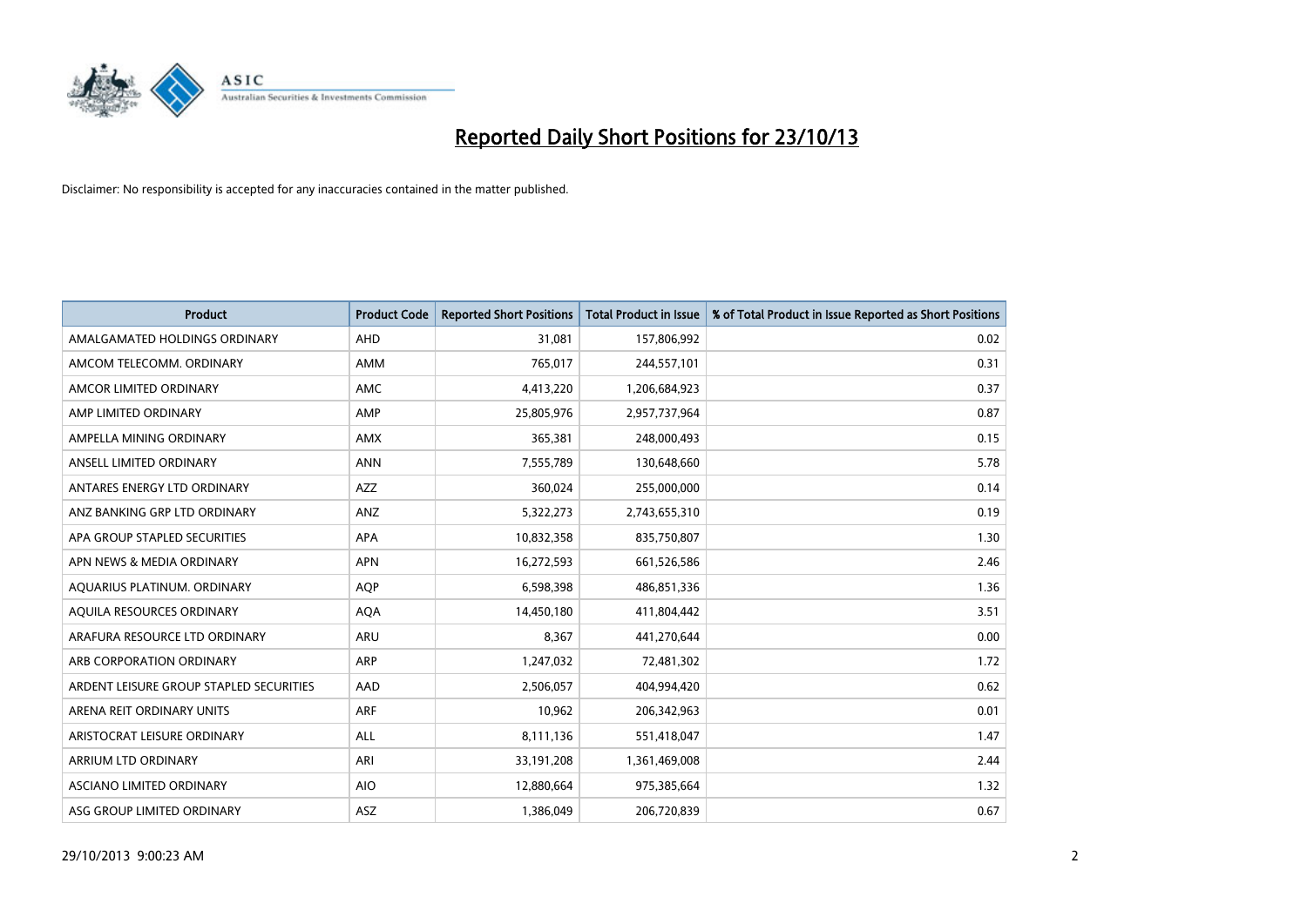

| <b>Product</b>                            | <b>Product Code</b> | <b>Reported Short Positions</b> | <b>Total Product in Issue</b> | % of Total Product in Issue Reported as Short Positions |
|-------------------------------------------|---------------------|---------------------------------|-------------------------------|---------------------------------------------------------|
| ASPEN GROUP ORD/UNITS STAPLED             | <b>APZ</b>          | 125,377                         | 1,199,453,768                 | 0.01                                                    |
| ASTRO JAP PROP GROUP STAPLED US PROHIBIT. | AJA                 | 26,984                          | 67,211,752                    | 0.04                                                    |
| ASX LIMITED ORDINARY                      | ASX                 | 3,059,925                       | 193,595,162                   | 1.58                                                    |
| ATLANTIC LIMITED ORDINARY                 | ATI                 | 50,000                          | 154,757,339                   | 0.03                                                    |
| ATLAS IRON LIMITED ORDINARY               | AGO                 | 43,027,403                      | 915,496,158                   | 4.70                                                    |
| ATRUM COAL NL ORDINARY                    | ATU                 | 854                             | 62,806,250                    | 0.00                                                    |
| AUCKLAND INTERNATION ORDINARY             | AIA                 | 18,848                          | 1,322,564,489                 | 0.00                                                    |
| AURIZON HOLDINGS LTD ORDINARY             | AZJ                 | 2,578,701                       | 2,137,284,503                 | 0.12                                                    |
| <b>AURORA OIL &amp; GAS ORDINARY</b>      | <b>AUT</b>          | 7,101,165                       | 448,785,778                   | 1.58                                                    |
| AUSDRILL LIMITED ORDINARY                 | <b>ASL</b>          | 15,540,705                      | 312,277,224                   | 4.98                                                    |
| AUSENCO LIMITED ORDINARY                  | AAX                 | 1,266,263                       | 123,527,574                   | 1.03                                                    |
| AUSTAL LIMITED ORDINARY                   | ASB                 | 708,668                         | 346,007,639                   | 0.20                                                    |
| AUSTBROKERS HOLDINGS ORDINARY             | <b>AUB</b>          | 34,887                          | 58,884,637                    | 0.06                                                    |
| AUSTIN ENGINEERING ORDINARY               | ANG                 | 306,753                         | 73,164,403                    | 0.42                                                    |
| AUSTRALAND PROPERTY STAPLED SECURITY      | <b>ALZ</b>          | 2,110,936                       | 578,324,670                   | 0.37                                                    |
| AUSTRALIAN AGRICULT. ORDINARY             | AAC                 | 7,135,301                       | 532,294,404                   | 1.34                                                    |
| AUSTRALIAN INFR LTD ORDINARY              | <b>AIX</b>          | 3,323,597                       | 620,733,944                   | 0.54                                                    |
| AUSTRALIAN PHARM, ORDINARY                | API                 | 668,225                         | 488,115,883                   | 0.14                                                    |
| AUTOMOTIVE HOLDINGS ORDINARY              | AHE                 | 285,468                         | 260,579,682                   | 0.11                                                    |
| AVANCO RESOURCES LTD ORDINARY             | AVB                 | 2,889,778                       | 1,113,993,968                 | 0.26                                                    |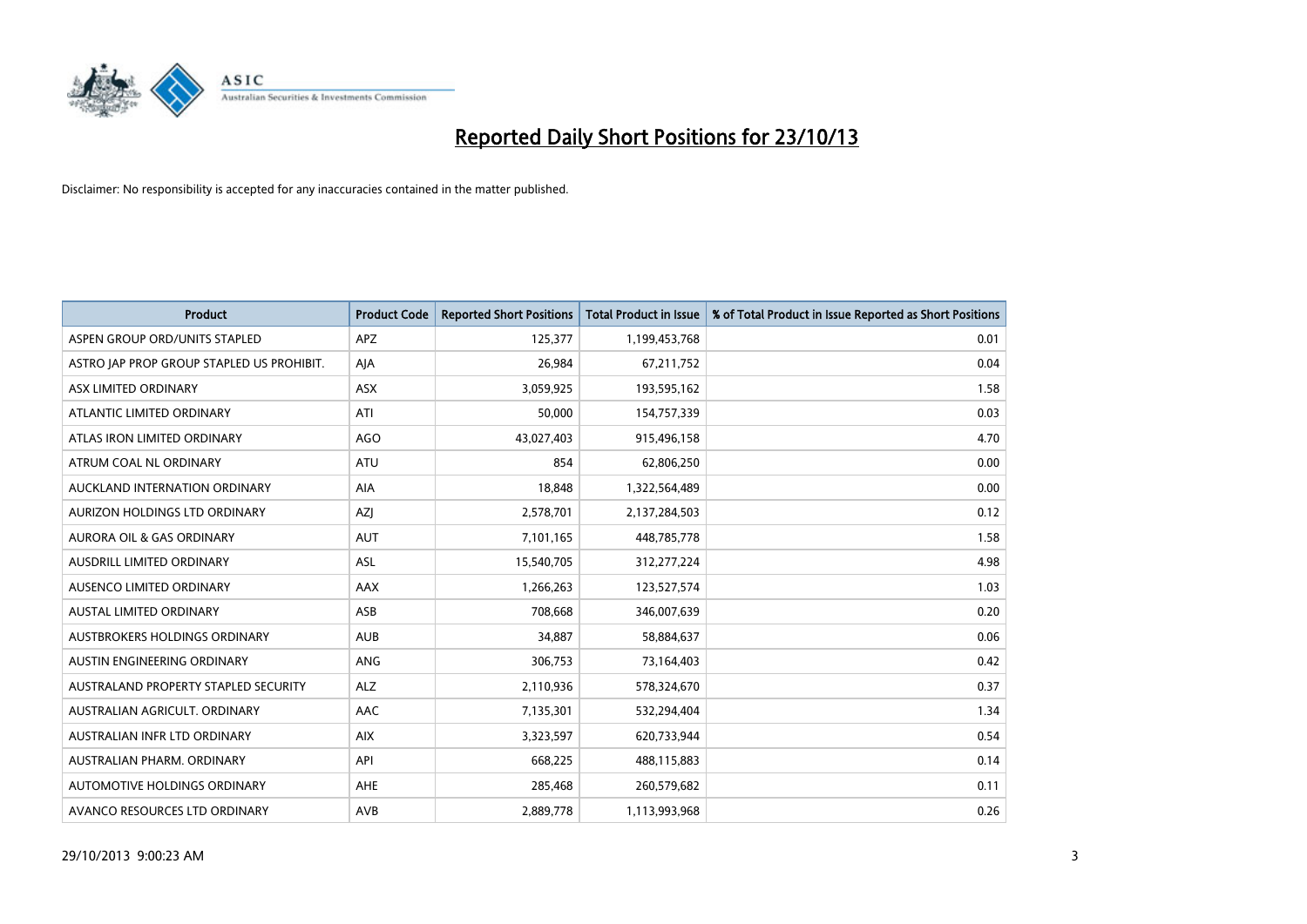

| <b>Product</b>                         | <b>Product Code</b> | <b>Reported Short Positions</b> | <b>Total Product in Issue</b> | % of Total Product in Issue Reported as Short Positions |
|----------------------------------------|---------------------|---------------------------------|-------------------------------|---------------------------------------------------------|
| AVIENNINGS LIMITED ORDINARY            | <b>AVJ</b>          | 69,999                          | 384,423,851                   | 0.02                                                    |
| AWE LIMITED ORDINARY                   | AWE                 | 966,808                         | 522,116,985                   | 0.19                                                    |
| <b>BANDANNA ENERGY ORDINARY</b>        | <b>BND</b>          | 19,037,994                      | 528,481,199                   | 3.60                                                    |
| BANK OF QUEENSLAND. ORDINARY           | <b>BOO</b>          | 2,862,019                       | 319,809,993                   | 0.89                                                    |
| <b>BASE RES LIMITED ORDINARY</b>       | <b>BSE</b>          | 5,530,280                       | 561,840,029                   | 0.98                                                    |
| BATHURST RES NZ LTD ORDINARY           | <b>BRL</b>          | 18,034,862                      | 821,457,725                   | 2.20                                                    |
| <b>BC IRON LIMITED ORDINARY</b>        | <b>BCI</b>          | 10,189                          | 123,678,630                   | 0.01                                                    |
| BEACH ENERGY LIMITED ORDINARY          | <b>BPT</b>          | 20,176,417                      | 1,277,533,962                 | 1.58                                                    |
| BEADELL RESOURCE LTD ORDINARY          | <b>BDR</b>          | 42,471,692                      | 790,527,280                   | 5.37                                                    |
| <b>BEGA CHEESE LTD ORDINARY</b>        | <b>BGA</b>          | 503,373                         | 151,866,050                   | 0.33                                                    |
| BENDIGO AND ADELAIDE ORDINARY          | <b>BEN</b>          | 13,201,491                      | 409,943,305                   | 3.22                                                    |
| BERKELEY RESOURCES ORDINARY            | <b>BKY</b>          | 669,245                         | 179,393,323                   | 0.37                                                    |
| <b>BHP BILLITON LIMITED ORDINARY</b>   | <b>BHP</b>          | 10,521,348                      | 3,211,691,105                 | 0.33                                                    |
| <b>BILLABONG ORDINARY</b>              | BBG                 | 18,296,400                      | 478,944,292                   | 3.82                                                    |
| <b>BIONOMICS LIMITED ORDINARY</b>      | <b>BNO</b>          | 200,000                         | 412,155,924                   | 0.05                                                    |
| BLACKMORES LIMITED ORDINARY            | <b>BKL</b>          | 7,415                           | 17,046,024                    | 0.04                                                    |
| BLACKTHORN RESOURCES ORD US PROHIBITED | <b>BTR</b>          | 548,747                         | 164,285,950                   | 0.33                                                    |
| BLUESCOPE STEEL LTD ORDINARY           | <b>BSL</b>          | 6,652,093                       | 558,733,728                   | 1.19                                                    |
| <b>BOART LONGYEAR ORDINARY</b>         | <b>BLY</b>          | 43,048,398                      | 461,163,412                   | 9.33                                                    |
| <b>BOOM LOGISTICS ORDINARY</b>         | <b>BOL</b>          | 99,999                          | 470,598,576                   | 0.02                                                    |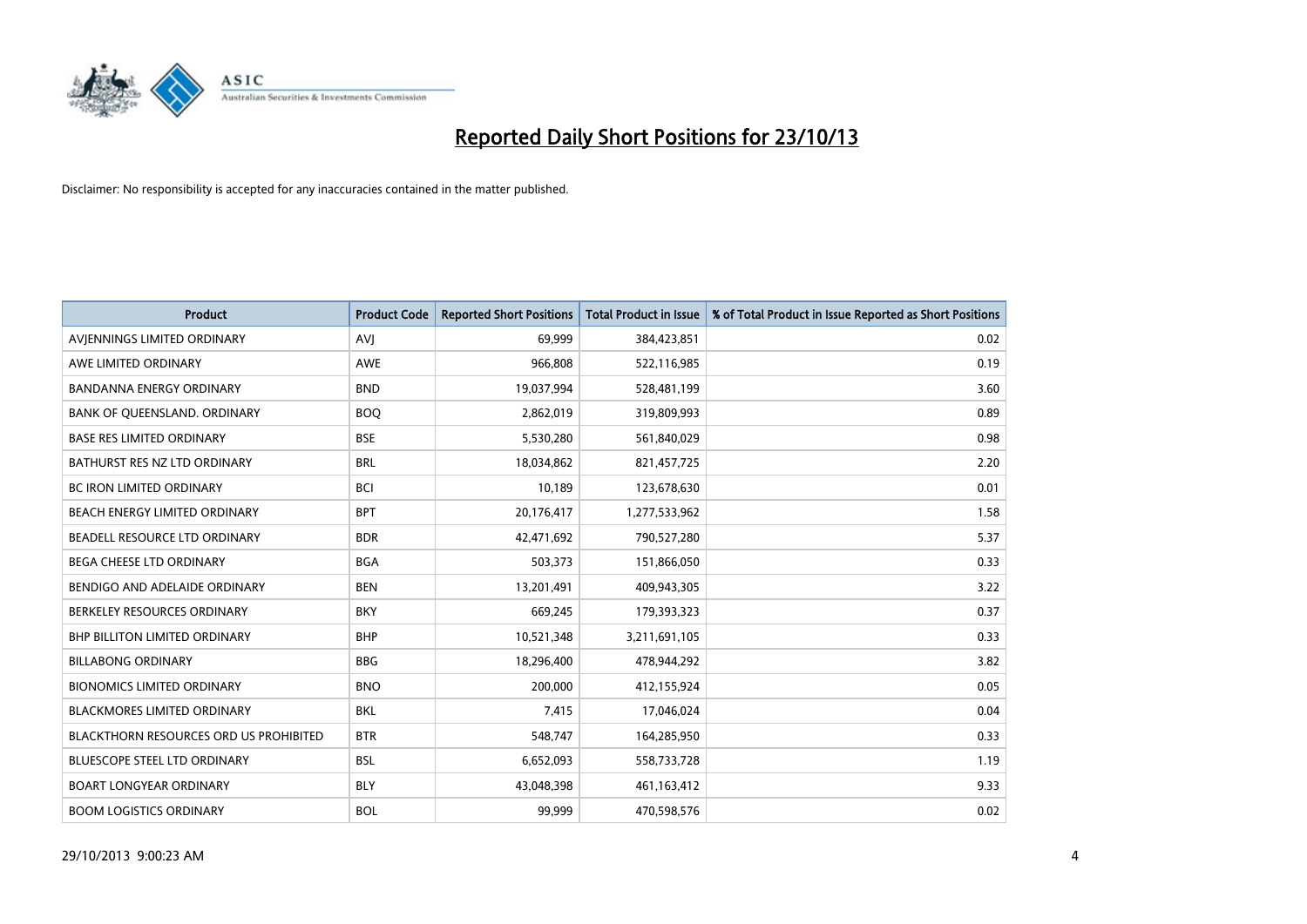

| <b>Product</b>                      | <b>Product Code</b> | <b>Reported Short Positions</b> | <b>Total Product in Issue</b> | % of Total Product in Issue Reported as Short Positions |
|-------------------------------------|---------------------|---------------------------------|-------------------------------|---------------------------------------------------------|
| <b>BORAL LIMITED, ORDINARY</b>      | <b>BLD</b>          | 50,795,908                      | 778,739,826                   | 6.52                                                    |
| <b>BRADKEN LIMITED ORDINARY</b>     | <b>BKN</b>          | 16,191,545                      | 169,240,662                   | 9.57                                                    |
| <b>BRAMBLES LIMITED ORDINARY</b>    | <b>BXB</b>          | 3,515,355                       | 1,558,795,774                 | 0.23                                                    |
| BREVILLE GROUP LTD ORDINARY         | <b>BRG</b>          | 2,857,406                       | 130,095,322                   | 2.20                                                    |
| <b>BRICKWORKS LIMITED ORDINARY</b>  | <b>BKW</b>          | 103,339                         | 148,038,996                   | 0.07                                                    |
| <b>BROCKMAN MINING LTD ORDINARY</b> | <b>BCK</b>          | 182,026                         | 7,894,482,131                 | 0.00                                                    |
| BT INVESTMENT MNGMNT ORDINARY       | <b>BTT</b>          | 21,295                          | 278,100,237                   | 0.01                                                    |
| <b>BURU ENERGY ORDINARY</b>         | <b>BRU</b>          | 12,124,000                      | 298,365,707                   | 4.06                                                    |
| <b>BWP TRUST ORDINARY UNITS</b>     | <b>BWP</b>          | 3,449,724                       | 627,165,919                   | 0.55                                                    |
| <b>CABCHARGE AUSTRALIA ORDINARY</b> | CAB                 | 14,407,861                      | 120,430,683                   | 11.96                                                   |
| CALTEX AUSTRALIA ORDINARY           | <b>CTX</b>          | 1,723,626                       | 270,000,000                   | 0.64                                                    |
| CAPE LAMBERT RES LTD ORDINARY       | <b>CFE</b>          | 19,764                          | 676,191,942                   | 0.00                                                    |
| CAPITOL HEALTH ORDINARY             | CAI                 | 129,009                         | 430,432,121                   | 0.03                                                    |
| CARABELLA RES LTD ORDINARY          | <b>CLR</b>          | 100,000                         | 158,236,547                   | 0.06                                                    |
| <b>CARBON ENERGY ORDINARY</b>       | <b>CNX</b>          | 6,799                           | 1,150,931,288                 | 0.00                                                    |
| CARDNO LIMITED ORDINARY             | CDD                 | 7,877,697                       | 145,007,042                   | 5.43                                                    |
| CARNARVON PETROLEUM ORDINARY        | <b>CVN</b>          | 39,246                          | 935,383,501                   | 0.00                                                    |
| CARSALES.COM LTD ORDINARY           | <b>CRZ</b>          | 1,354,134                       | 237,513,965                   | 0.57                                                    |
| <b>CASH CONVERTERS ORDINARY</b>     | CCV                 | 4,982,635                       | 425,619,099                   | 1.17                                                    |
| CEDAR WOODS PROP. ORDINARY          | <b>CWP</b>          | 151,301                         | 73,359,551                    | 0.21                                                    |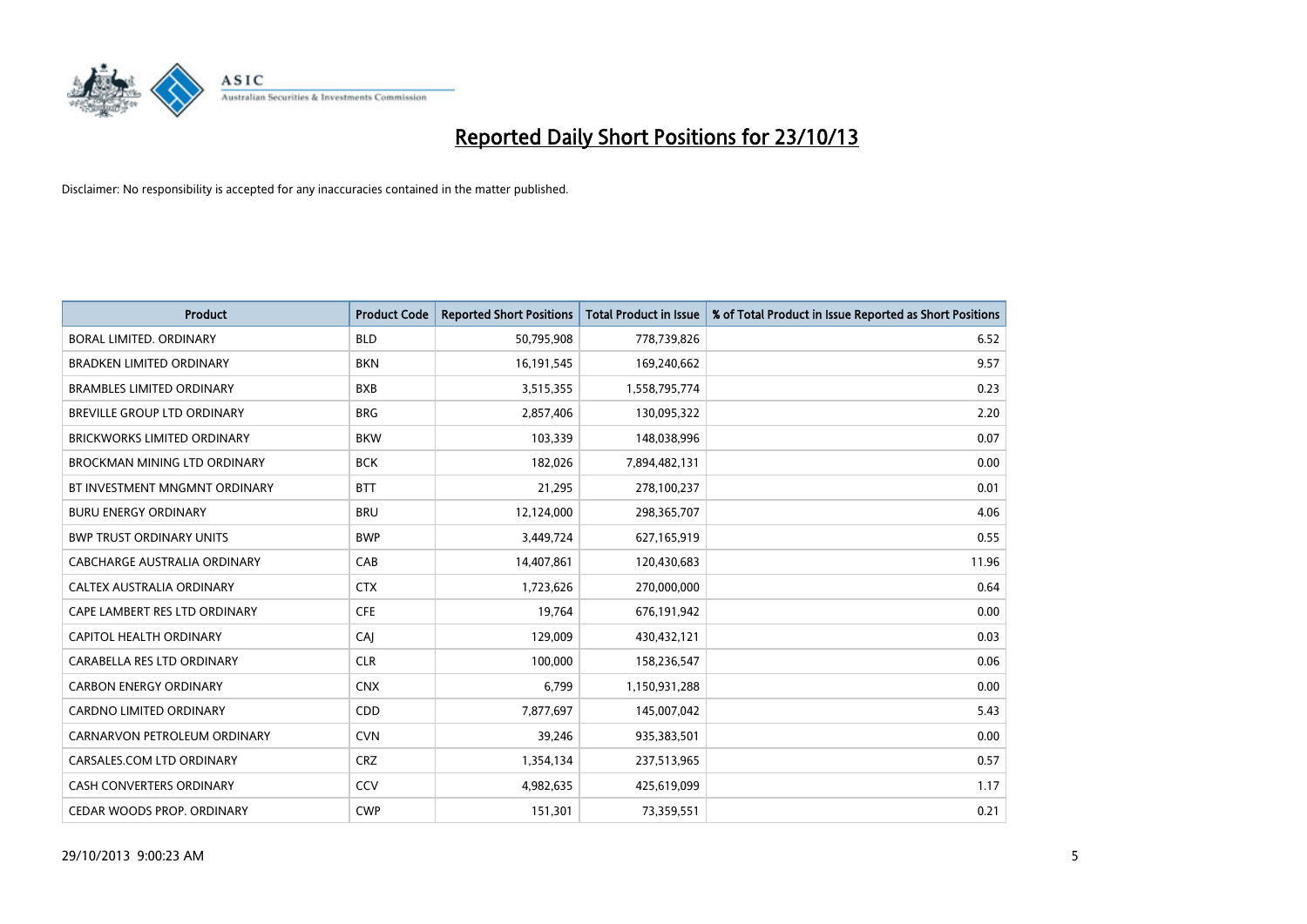

| <b>Product</b>                          | <b>Product Code</b> | <b>Reported Short Positions</b> | <b>Total Product in Issue</b> | % of Total Product in Issue Reported as Short Positions |
|-----------------------------------------|---------------------|---------------------------------|-------------------------------|---------------------------------------------------------|
| CENTRAL PETROLEUM ORDINARY              | <b>CTP</b>          | 277,227                         | 309,216,369                   | 0.09                                                    |
| CERAMIC FUEL CELLS ORDINARY             | <b>CFU</b>          | 491,102                         | 1,591,941,620                 | 0.03                                                    |
| CFS RETAIL TRUST GRP STAPLED SECURITIES | <b>CFX</b>          | 52,471,455                      | 2,858,286,690                 | 1.84                                                    |
| CHALLENGER DIV.PRO. STAPLED UNITS       | <b>CDI</b>          | 10,006                          | 214,101,013                   | 0.00                                                    |
| <b>CHALLENGER LIMITED ORDINARY</b>      | <b>CGF</b>          | 1,805,950                       | 530,862,585                   | 0.34                                                    |
| CHANDLER MACLEOD LTD ORDINARY           | <b>CMG</b>          | 4,013                           | 488,529,291                   | 0.00                                                    |
| CHARTER HALL GROUP STAPLED US PROHIBIT. | <b>CHC</b>          | 224,563                         | 309,068,171                   | 0.07                                                    |
| <b>CHARTER HALL RETAIL UNITS</b>        | <b>CQR</b>          | 9,777,519                       | 341,843,880                   | 2.86                                                    |
| <b>CHORUS LIMITED ORDINARY</b>          | <b>CNU</b>          | 46,783                          | 396,369,767                   | 0.01                                                    |
| CITIGOLD CORP LTD ORDINARY              | <b>CTO</b>          | 153,427                         | 1,352,907,765                 | 0.01                                                    |
| <b>CLOUGH LIMITED ORDINARY</b>          | <b>CLO</b>          | 1,192,454                       | 777,408,039                   | 0.15                                                    |
| COAL OF AFRICA LTD ORDINARY             | <b>CZA</b>          | 426                             | 1,048,368,613                 | 0.00                                                    |
| COALSPUR MINES LTD ORDINARY             | <b>CPL</b>          | 9,265,857                       | 641,394,435                   | 1.44                                                    |
| COCA-COLA AMATIL ORDINARY               | <b>CCL</b>          | 19,736,493                      | 763,590,249                   | 2.58                                                    |
| <b>COCHLEAR LIMITED ORDINARY</b>        | <b>COH</b>          | 9,201,075                       | 57,062,020                    | 16.12                                                   |
| <b>COCKATOO COAL ORDINARY</b>           | <b>COK</b>          | 13,509,874                      | 886,294,158                   | 1.52                                                    |
| <b>CODAN LIMITED ORDINARY</b>           | <b>CDA</b>          | 1,127,991                       | 176,926,104                   | 0.64                                                    |
| <b>COFFEY INTERNATIONAL ORDINARY</b>    | <b>COF</b>          | 18,921                          | 255,833,165                   | 0.01                                                    |
| <b>COKAL LTD ORDINARY</b>               | <b>CKA</b>          | 296,396                         | 455,421,892                   | 0.07                                                    |
| <b>COLLECTION HOUSE ORDINARY</b>        | <b>CLH</b>          | 1,111,773                       | 128,150,198                   | 0.87                                                    |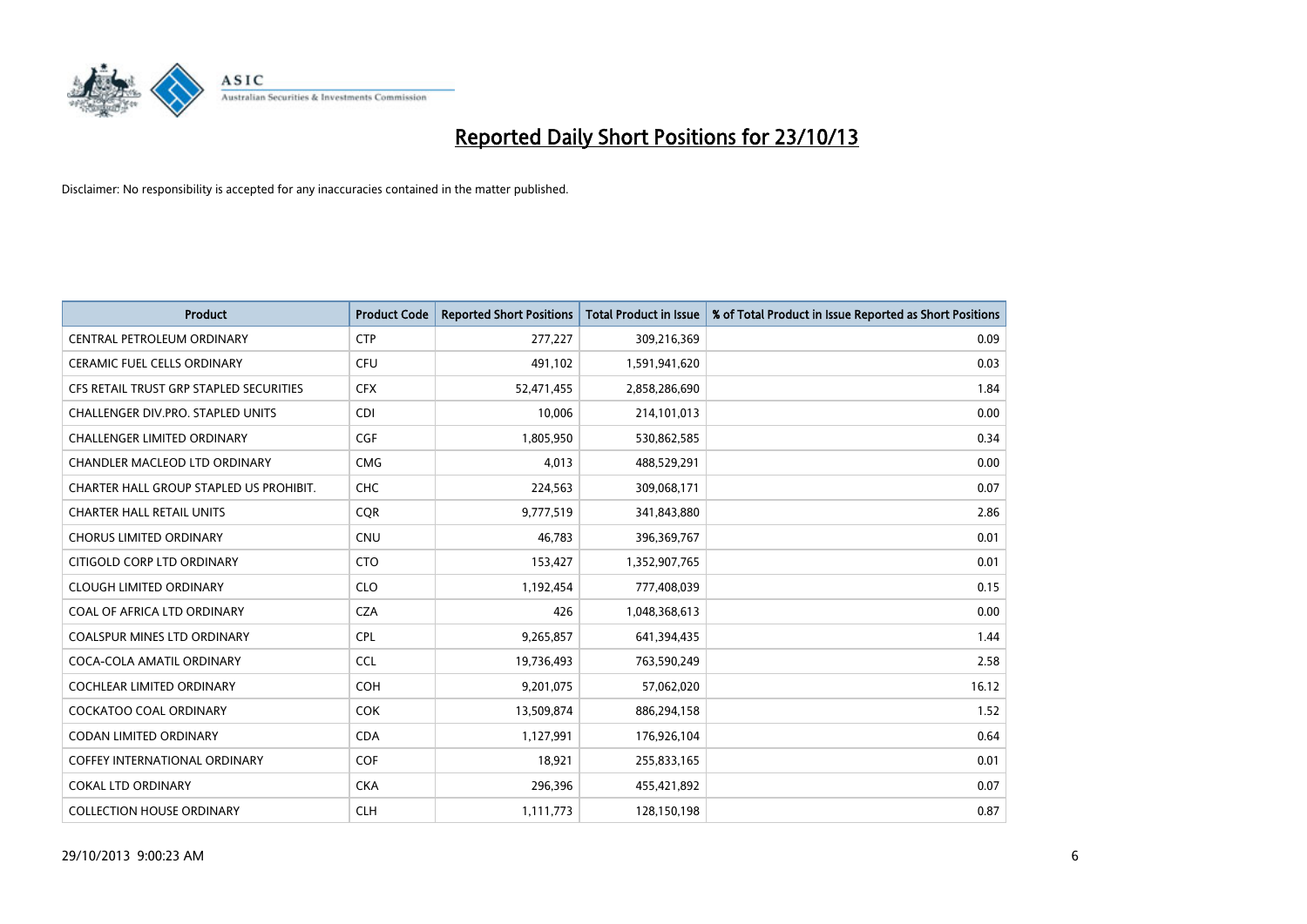

| <b>Product</b>                          | <b>Product Code</b> | <b>Reported Short Positions</b> | <b>Total Product in Issue</b> | % of Total Product in Issue Reported as Short Positions |
|-----------------------------------------|---------------------|---------------------------------|-------------------------------|---------------------------------------------------------|
| COMMONWEALTH BANK, ORDINARY             | <b>CBA</b>          | 5,352,047                       | 1,611,928,836                 | 0.33                                                    |
| <b>COMMONWEALTH PROP ORDINARY UNITS</b> | <b>CPA</b>          | 14,186,555                      | 2,347,003,413                 | 0.60                                                    |
| <b>COMPASS RESOURCES ORDINARY</b>       | <b>CMR</b>          | 7,472                           | 1,403,744,100                 | 0.00                                                    |
| COMPUTERSHARE LTD ORDINARY              | <b>CPU</b>          | 12,791,808                      | 556,203,079                   | 2.30                                                    |
| <b>COOPER ENERGY LTD ORDINARY</b>       | <b>COE</b>          | 2,299                           | 329,099,922                   | 0.00                                                    |
| <b>CORP TRAVEL LIMITED ORDINARY</b>     | <b>CTD</b>          | 252,574                         | 78,246,245                    | 0.32                                                    |
| <b>CREDIT CORP GROUP ORDINARY</b>       | <b>CCP</b>          | 31,493                          | 46,131,882                    | 0.07                                                    |
| <b>CROMWELL PROP STAPLED SECURITIES</b> | <b>CMW</b>          | 10,566,961                      | 1,719,157,262                 | 0.61                                                    |
| <b>CROWE HORWATH AUS ORDINARY</b>       | <b>CRH</b>          | 2,628,860                       | 269,665,096                   | 0.97                                                    |
| <b>CROWN LIMITED ORDINARY</b>           | <b>CWN</b>          | 2,216,148                       | 728,394,185                   | 0.30                                                    |
| <b>CSG LIMITED ORDINARY</b>             | CSV                 | 306,456                         | 278,973,075                   | 0.11                                                    |
| <b>CSL LIMITED ORDINARY</b>             | <b>CSL</b>          | 463,384                         | 486,908,913                   | 0.10                                                    |
| <b>CSR LIMITED ORDINARY</b>             | <b>CSR</b>          | 34,691,614                      | 506,000,315                   | 6.86                                                    |
| <b>CUDECO LIMITED ORDINARY</b>          | CDU                 | 8,631,883                       | 205,017,174                   | 4.21                                                    |
| DART ENERGY LTD ORDINARY                | <b>DTE</b>          | 6,439,620                       | 1,108,251,519                 | 0.58                                                    |
| DATA#3 LIMITED ORDINARY                 | <b>DTL</b>          | 40,750                          | 153,974,950                   | 0.03                                                    |
| DAVID JONES LIMITED ORDINARY            | <b>DJS</b>          | 60,956,614                      | 535,002,401                   | 11.39                                                   |
| <b>DECMIL GROUP LIMITED ORDINARY</b>    | <b>DCG</b>          | 3,609,708                       | 168,657,794                   | 2.14                                                    |
| DEEP YELLOW LIMITED ORDINARY            | <b>DYL</b>          | 100,002                         | 1,562,794,247                 | 0.01                                                    |
| DEXUS PROPERTY GROUP STAPLED UNITS      | <b>DXS</b>          | 63,108,859                      | 4,628,228,426                 | 1.36                                                    |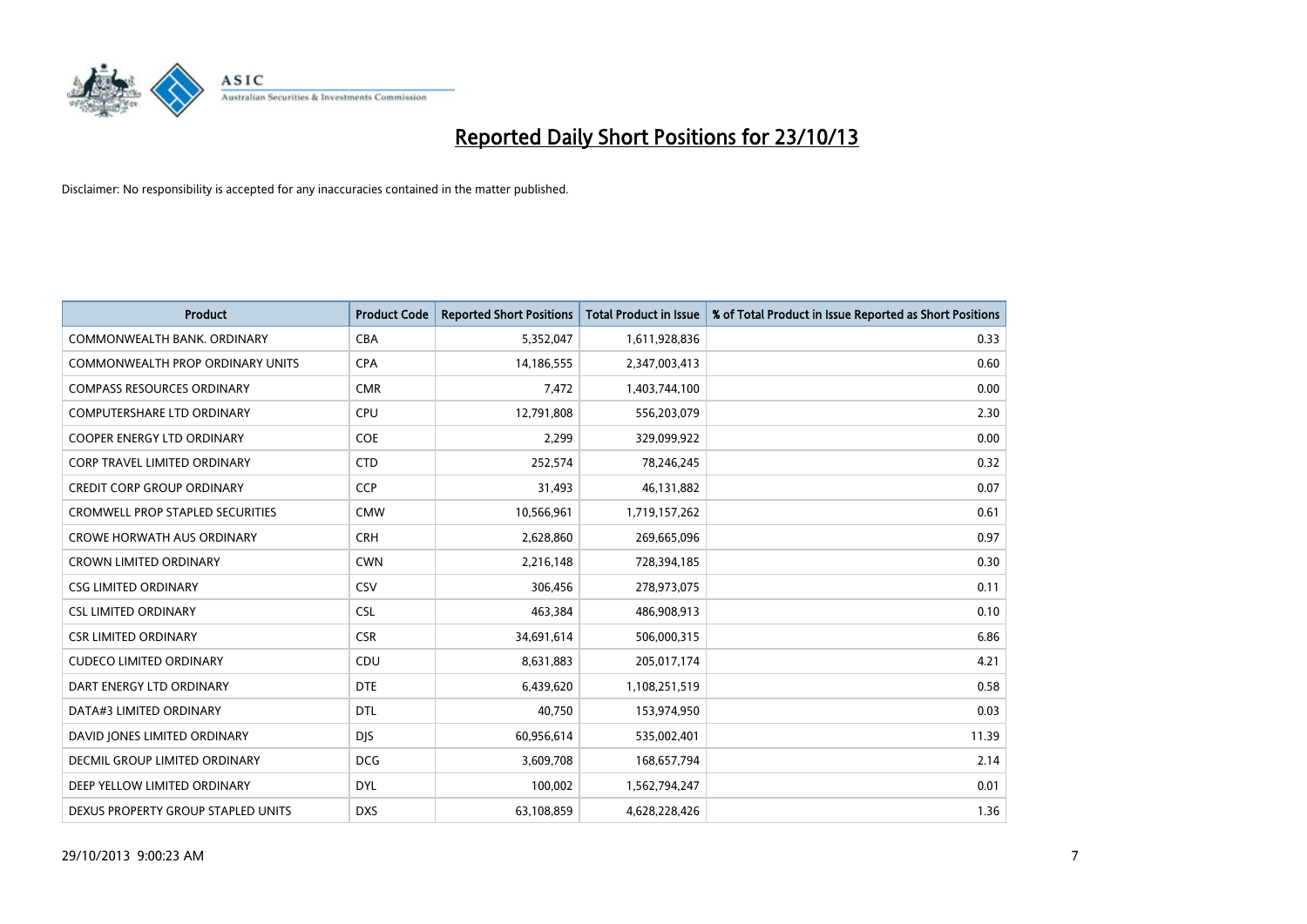

| Product                              | <b>Product Code</b> | <b>Reported Short Positions</b> | <b>Total Product in Issue</b> | % of Total Product in Issue Reported as Short Positions |
|--------------------------------------|---------------------|---------------------------------|-------------------------------|---------------------------------------------------------|
| DISCOVERY METALS LTD ORDINARY        | <b>DML</b>          | 5,962,879                       | 560,034,418                   | 1.06                                                    |
| DOMINO PIZZA ENTERPR ORDINARY        | <b>DMP</b>          | 398,280                         | 85,855,713                    | 0.46                                                    |
| DONACO INTERNATIONAL ORDINARY        | <b>DNA</b>          | 806,350                         | 371,731,146                   | 0.22                                                    |
| DOWNER EDI LIMITED ORDINARY          | <b>DOW</b>          | 11,580,684                      | 434,734,970                   | 2.66                                                    |
| DRILLSEARCH ENERGY ORDINARY          | <b>DLS</b>          | 13,479,489                      | 429,665,895                   | 3.14                                                    |
| DUET GROUP STAPLED US PROHIBIT.      | <b>DUE</b>          | 10,696,623                      | 1,237,195,531                 | 0.86                                                    |
| DULUXGROUP LIMITED ORDINARY          | <b>DLX</b>          | 1,651,649                       | 377,019,430                   | 0.44                                                    |
| DWS LTD ORDINARY                     | <b>DWS</b>          | 635,795                         | 132,362,763                   | 0.48                                                    |
| ECHO ENTERTAINMENT ORDINARY          | <b>EGP</b>          | 7,572,821                       | 825,672,730                   | 0.92                                                    |
| <b>ELDERS LIMITED ORDINARY</b>       | <b>ELD</b>          | 19,836,311                      | 455,013,329                   | 4.36                                                    |
| ELEMENTAL MINERALS ORDINARY          | <b>ELM</b>          | 2,959                           | 303,263,391                   | 0.00                                                    |
| <b>EMECO HOLDINGS ORDINARY</b>       | <b>EHL</b>          | 9,340,712                       | 599,675,707                   | 1.56                                                    |
| <b>EMERCHANTS LTD ORDINARY</b>       | <b>EML</b>          | 291,285                         | 124,668,047                   | 0.23                                                    |
| <b>ENDEAVOUR MIN CORP CDI 1:1</b>    | <b>EVR</b>          | 390,640                         | 93,408,541                    | 0.42                                                    |
| <b>ENERGY RESOURCES ORDINARY 'A'</b> | <b>ERA</b>          | 9,450,862                       | 517,725,062                   | 1.83                                                    |
| <b>ENERGY WORLD CORPOR, ORDINARY</b> | <b>EWC</b>          | 35,835,015                      | 1,734,166,672                 | 2.07                                                    |
| <b>ENVESTRA LIMITED ORDINARY</b>     | <b>ENV</b>          | 3,562,884                       | 1,796,808,474                 | 0.20                                                    |
| EQUATORIAL RES LTD ORDINARY          | EQX                 | 8                               | 121,885,353                   | 0.00                                                    |
| ERM POWER LIMITED ORDINARY           | EPW                 | 40,451                          | 208,401,816                   | 0.02                                                    |
| ESERVGLOBAL LIMITED ORDINARY         | ESV                 | 7,931,177                       | 249,045,997                   | 3.18                                                    |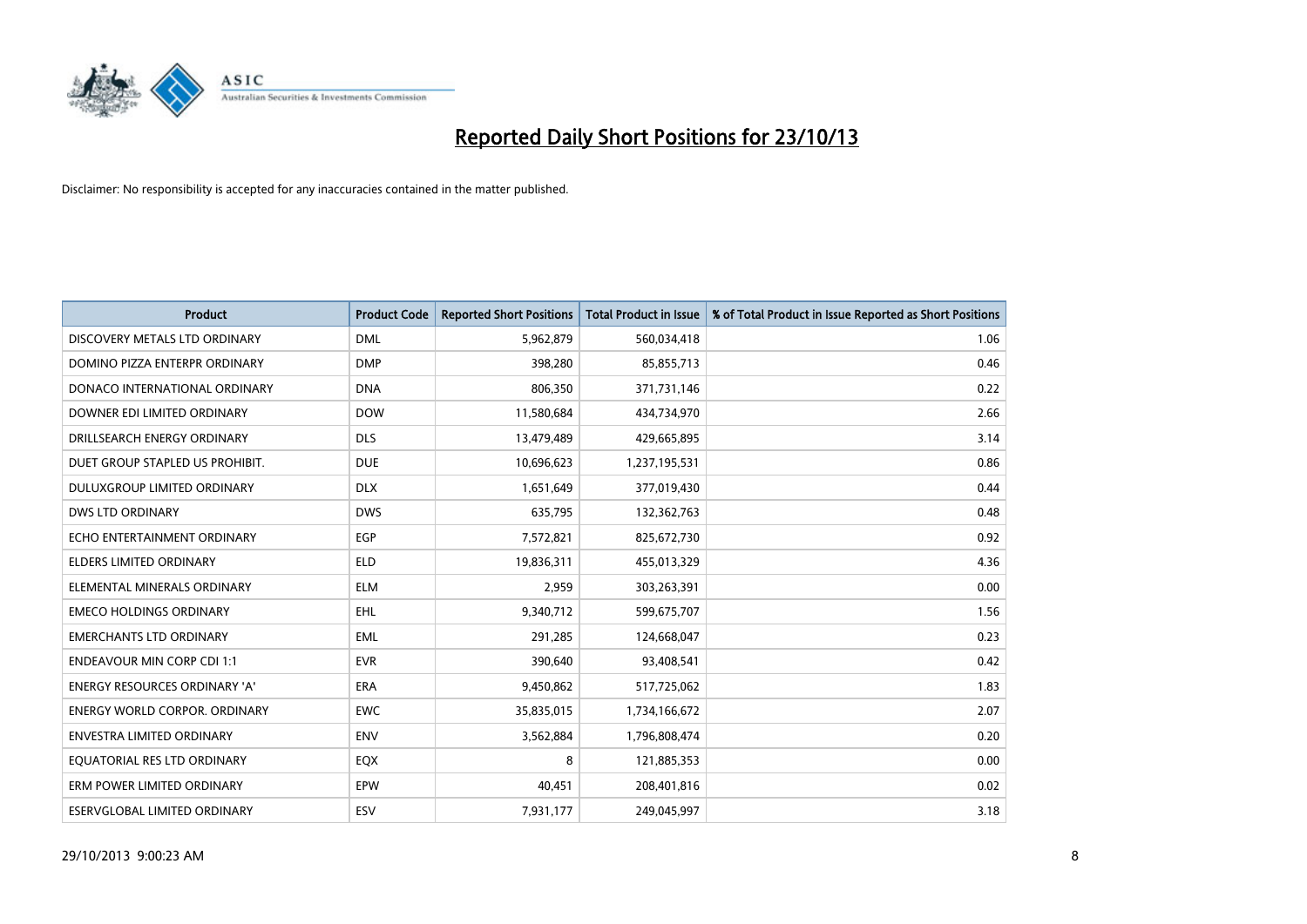

| <b>Product</b>                         | <b>Product Code</b> | <b>Reported Short Positions</b> | <b>Total Product in Issue</b> | % of Total Product in Issue Reported as Short Positions |
|----------------------------------------|---------------------|---------------------------------|-------------------------------|---------------------------------------------------------|
| EVOLUTION MINING LTD ORDINARY          | <b>EVN</b>          | 19,354,517                      | 708,652,367                   | 2.73                                                    |
| FAIRFAX MEDIA LTD ORDINARY             | <b>FXJ</b>          | 255,333,714                     | 2,351,955,725                 | 10.86                                                   |
| <b>FAR LTD ORDINARY</b>                | <b>FAR</b>          | 24,285,654                      | 2,499,846,742                 | 0.97                                                    |
| FEDERATION CNTRES ORD/UNIT STAPLED SEC | <b>FDC</b>          | 3,810,787                       | 1,427,641,565                 | 0.27                                                    |
| FINBAR GROUP LIMITED ORDINARY          | <b>FRI</b>          | 634                             | 220,847,184                   | 0.00                                                    |
| FISHER & PAYKEL H. ORDINARY            | <b>FPH</b>          | 241,001                         | 546,837,209                   | 0.04                                                    |
| FKP PROPERTY GROUP STAPLED SECURITIES  | <b>FKP</b>          | 9,572,178                       | 321,578,705                   | 2.98                                                    |
| FLEETWOOD CORP ORDINARY                | <b>FWD</b>          | 2,703,508                       | 60,522,619                    | 4.47                                                    |
| FLETCHER BUILDING ORDINARY             | <b>FBU</b>          | 3,318,581                       | 686,096,427                   | 0.48                                                    |
| FLEXIGROUP LIMITED ORDINARY            | <b>FXL</b>          | 293,495                         | 303,385,394                   | 0.10                                                    |
| <b>FLIGHT CENTRE ORDINARY</b>          | <b>FLT</b>          | 2,947,652                       | 100,527,011                   | 2.93                                                    |
| FLINDERS MINES LTD ORDINARY            | <b>FMS</b>          | 2,913,441                       | 1,824,843,676                 | 0.16                                                    |
| <b>FOCUS MINERALS LTD ORDINARY</b>     | <b>FML</b>          | 27,449,002                      | 9,137,375,877                 | 0.30                                                    |
| FONTERRA SHARE FUND ORDINARY UNITS     | <b>FSF</b>          | 37,859                          | 106,151,733                   | 0.04                                                    |
| <b>FORGE GROUP LIMITED ORDINARY</b>    | FGE                 | 1,268,802                       | 86,169,014                    | 1.47                                                    |
| FORTESCUE METALS GRP ORDINARY          | <b>FMG</b>          | 185,834,224                     | 3,113,798,151                 | 5.97                                                    |
| <b>G.U.D. HOLDINGS ORDINARY</b>        | GUD                 | 5,251,713                       | 71,341,319                    | 7.36                                                    |
| <b>G8 EDUCATION LIMITED ORDINARY</b>   | <b>GEM</b>          | 1,557,226                       | 300,302,719                   | 0.52                                                    |
| <b>GALAXY RESOURCES ORDINARY</b>       | GXY                 | 12,698,185                      | 1,007,464,921                 | 1.26                                                    |
| <b>GENETIC TECHNOLOGIES ORDINARY</b>   | GTG                 | 182,610                         | 565,749,677                   | 0.03                                                    |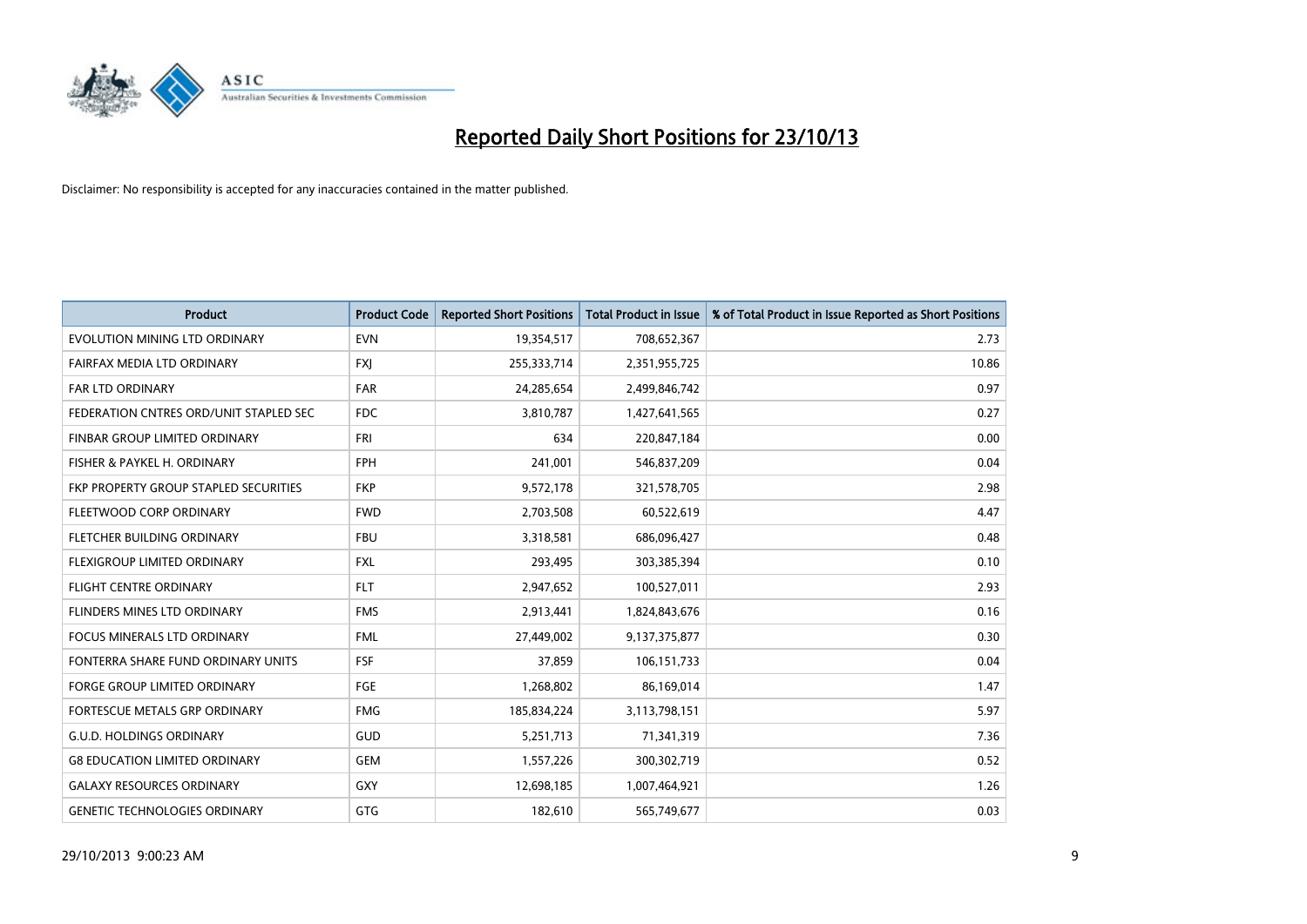

| <b>Product</b>                                   | <b>Product Code</b> | <b>Reported Short Positions</b> | <b>Total Product in Issue</b> | % of Total Product in Issue Reported as Short Positions |
|--------------------------------------------------|---------------------|---------------------------------|-------------------------------|---------------------------------------------------------|
| <b>GEODYNAMICS LIMITED ORDINARY</b>              | GDY                 | 1,050                           | 406,452,608                   | 0.00                                                    |
| GI DYNAMICS, INC CDI US PROHIBITED               | GID                 | 8,046                           | 393,043,620                   | 0.00                                                    |
| <b>GINDALBIE METALS LTD ORDINARY</b>             | <b>GBG</b>          | 55,822,657                      | 1,493,054,193                 | 3.74                                                    |
| <b>GOODMAN FIELDER. ORDINARY</b>                 | <b>GFF</b>          | 29,274,159                      | 1,955,559,207                 | 1.50                                                    |
| <b>GOODMAN GROUP STAPLED</b>                     | <b>GMG</b>          | 9,544,664                       | 1,718,742,809                 | 0.56                                                    |
| <b>GPT GROUP STAPLED SEC.</b>                    | GPT                 | 8,430,109                       | 1,694,888,638                 | 0.50                                                    |
| <b>GRAINCORP LIMITED A CLASS ORDINARY</b>        | <b>GNC</b>          | 379,933                         | 228,855,628                   | 0.17                                                    |
| <b>GRANGE RESOURCES. ORDINARY</b>                | GRR                 | 5,388,844                       | 1,156,492,195                 | 0.47                                                    |
| <b>GREENCROSS LIMITED ORDINARY</b>               | GXL                 | 4,000                           | 37,535,276                    | 0.01                                                    |
| <b>GREENLAND MIN EN LTD ORDINARY</b>             | GGG                 | 5,272,551                       | 573,617,440                   | 0.92                                                    |
| <b>GROWTHPOINT PROPERTY ORD/UNIT STAPLED SEC</b> | GOZ                 | 105,347                         | 414,410,218                   | 0.03                                                    |
| <b>GRYPHON MINERALS LTD ORDINARY</b>             | <b>GRY</b>          | 7,476,154                       | 400,691,164                   | 1.87                                                    |
| <b>GUILDFORD COAL LTD ORDINARY</b>               | <b>GUF</b>          | 562,215                         | 635,046,899                   | 0.09                                                    |
| <b>GUIARAT NRE COAL LTD ORDINARY</b>             | <b>GNM</b>          | 155,467                         | 1,376,138,678                 | 0.01                                                    |
| <b>GWA GROUP LTD ORDINARY</b>                    | <b>GWA</b>          | 14,151,069                      | 306,533,770                   | 4.62                                                    |
| <b>HARVEY NORMAN ORDINARY</b>                    | <b>HVN</b>          | 61,077,714                      | 1,062,316,784                 | 5.75                                                    |
| <b>HENDERSON GROUP CDI 1:1</b>                   | <b>HGG</b>          | 1,009,890                       | 737,836,207                   | 0.14                                                    |
| HFA HOLDINGS LIMITED ORDINARY                    | <b>HFA</b>          | 3,863                           | 118,738,157                   | 0.00                                                    |
| <b>HIGHLANDS PACIFIC ORDINARY</b>                | <b>HIG</b>          | 500,001                         | 789,344,774                   | 0.06                                                    |
| HILLGROVE RES LTD ORDINARY                       | <b>HGO</b>          | 5,844,052                       | 1,178,589,221                 | 0.50                                                    |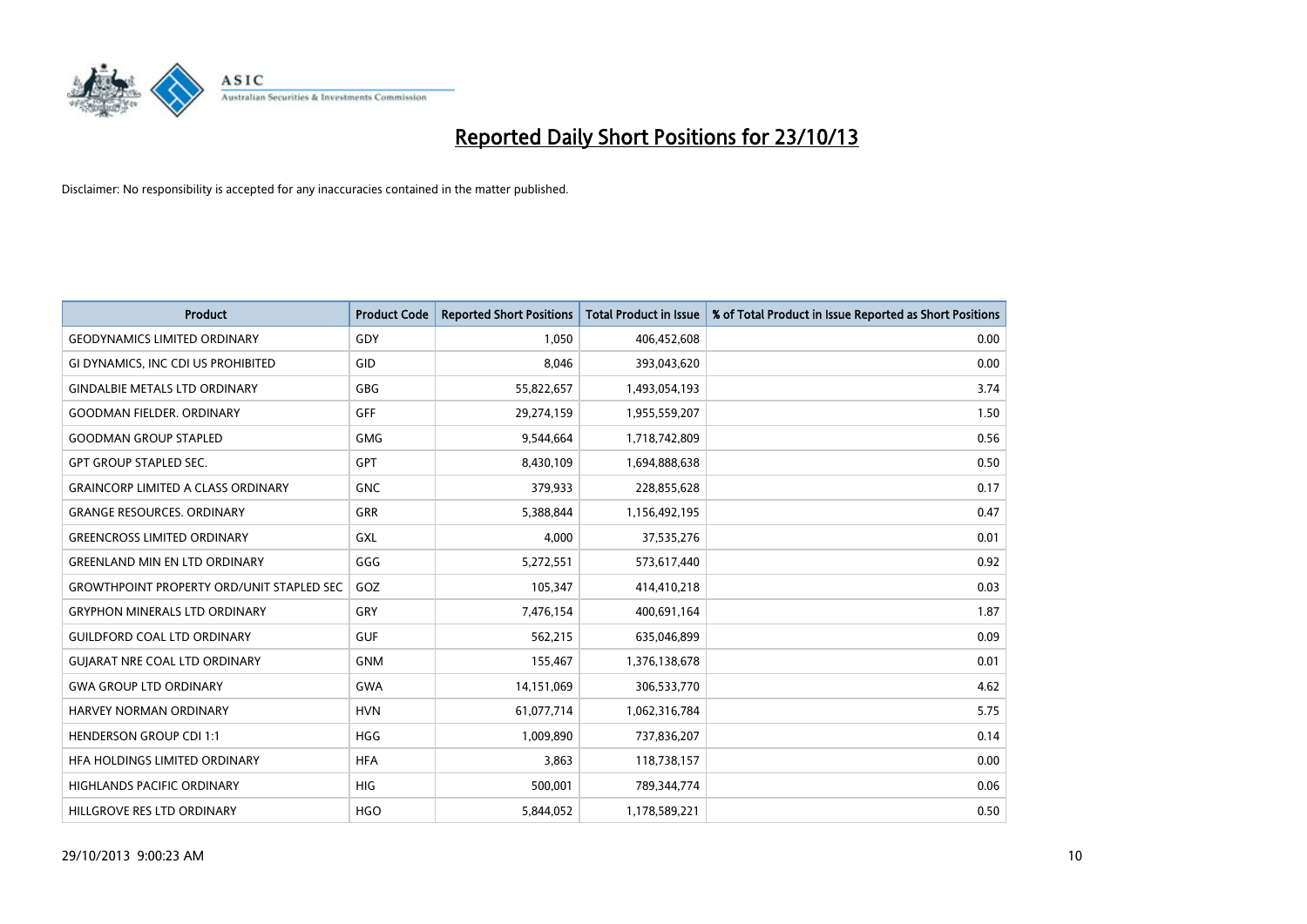

| <b>Product</b>                                | <b>Product Code</b> | <b>Reported Short Positions</b> | <b>Total Product in Issue</b> | % of Total Product in Issue Reported as Short Positions |
|-----------------------------------------------|---------------------|---------------------------------|-------------------------------|---------------------------------------------------------|
| HILLS HOLDINGS LTD ORDINARY                   | <b>HIL</b>          | 60,695                          | 243,740,241                   | 0.02                                                    |
| HORIZON OIL LIMITED ORDINARY                  | <b>HZN</b>          | 73,381,618                      | 1,301,147,932                 | 5.64                                                    |
| HOT CHILI LTD ORDINARY                        | <b>HCH</b>          | 10,000                          | 342,854,386                   | 0.00                                                    |
| <b>ICON ENERGY LIMITED ORDINARY</b>           | <b>ICN</b>          | 4,647                           | 535,455,958                   | 0.00                                                    |
| <b>IINET LIMITED ORDINARY</b>                 | <b>IIN</b>          | 1,429,846                       | 161,238,847                   | 0.89                                                    |
| <b>ILUKA RESOURCES ORDINARY</b>               | <b>ILU</b>          | 37,940,847                      | 418,700,517                   | 9.06                                                    |
| <b>IMDEX LIMITED ORDINARY</b>                 | <b>IMD</b>          | 3,401,083                       | 210,473,188                   | 1.62                                                    |
| IMF (AUSTRALIA) LTD ORDINARY                  | <b>IMF</b>          | 4,505,860                       | 141,690,778                   | 3.18                                                    |
| <b>INCITEC PIVOT ORDINARY</b>                 | IPL                 | 30,060,439                      | 1,628,730,107                 | 1.85                                                    |
| <b>INDEPENDENCE GROUP ORDINARY</b>            | <b>IGO</b>          | 3,989,549                       | 233,323,905                   | 1.71                                                    |
| INDOPHIL RESOURCES ORDINARY                   | <b>IRN</b>          | 345,625                         | 1,203,146,194                 | 0.03                                                    |
| <b>INFIGEN ENERGY STAPLED SECURITIES</b>      | <b>IFN</b>          | 4,292,805                       | 764,993,434                   | 0.56                                                    |
| <b>INFOMEDIA LTD ORDINARY</b>                 | <b>IFM</b>          | 328,337                         | 304,953,155                   | 0.11                                                    |
| <b>INGENIA GROUP STAPLED SECURITIES</b>       | <b>INA</b>          | 998,484                         | 676,240,232                   | 0.15                                                    |
| <b>INOVA RESOURCES LTD ORDINARY</b>           | <b>IVA</b>          | 75,258                          | 729,665,661                   | 0.01                                                    |
| <b>INSURANCE AUSTRALIA ORDINARY</b>           | IAG                 | 10,656,798                      | 2,079,034,021                 | 0.51                                                    |
| <b>INTREPID MINES ORDINARY</b>                | <b>IAU</b>          | 20,574,817                      | 556,273,428                   | 3.70                                                    |
| <b>INVESTA OFFICE FUND STAPLED SECURITIES</b> | <b>IOF</b>          | 718,657                         | 614,047,458                   | 0.12                                                    |
| <b>INVOCARE LIMITED ORDINARY</b>              | IVC                 | 6,913,477                       | 110,030,298                   | 6.28                                                    |
| <b>IOOF HOLDINGS LTD ORDINARY</b>             | IFL                 | 1,841,806                       | 232,118,034                   | 0.79                                                    |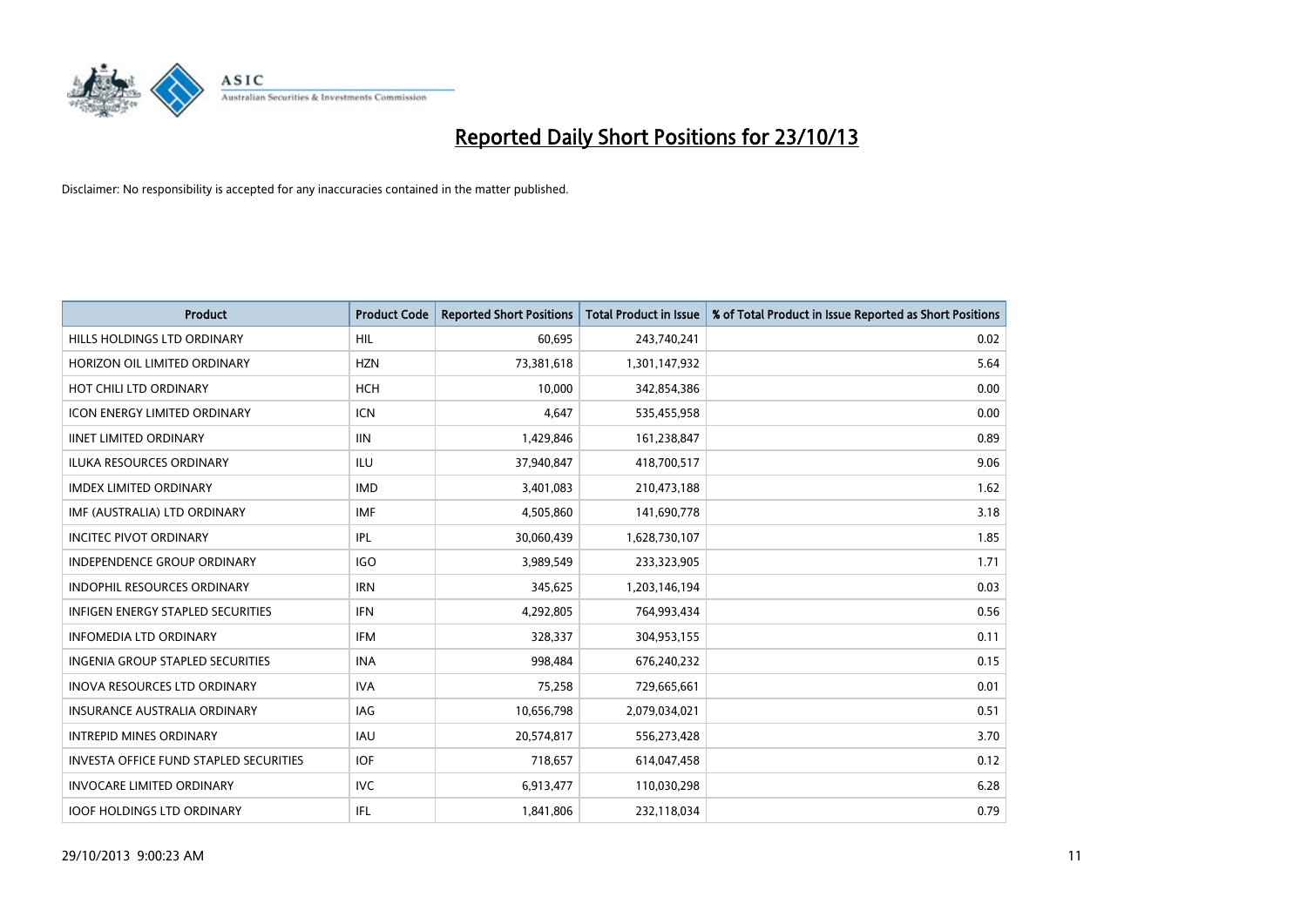

| <b>Product</b>                                  | <b>Product Code</b> | <b>Reported Short Positions</b> | <b>Total Product in Issue</b> | % of Total Product in Issue Reported as Short Positions |
|-------------------------------------------------|---------------------|---------------------------------|-------------------------------|---------------------------------------------------------|
| <b>IPROPERTY GROUP LTD ORDINARY</b>             | <b>IPP</b>          | 64,767                          | 181,398,426                   | 0.04                                                    |
| <b>IRESS LIMITED ORDINARY</b>                   | <b>IRE</b>          | 397,484                         | 158,585,126                   | 0.25                                                    |
| <b>IRON ORE HOLDINGS ORDINARY</b>               | <b>IOH</b>          | 26,197                          | 161,174,005                   | 0.02                                                    |
| <b>ISELECT LTD ORDINARY</b>                     | <b>ISU</b>          | 1,629,734                       | 259,964,894                   | 0.63                                                    |
| <b>IAMES HARDIE INDUST CHESS DEPOSITARY INT</b> | <b>IHX</b>          | 8,848,805                       | 442,685,722                   | 2.00                                                    |
| <b>JB HI-FI LIMITED ORDINARY</b>                | <b>IBH</b>          | 8,144,835                       | 99,920,797                    | 8.15                                                    |
| <b>JUMBO INTERACTIVE ORDINARY</b>               | JIN.                | 19,000                          | 43,752,560                    | 0.04                                                    |
| <b>KAGARA LTD ORDINARY</b>                      | KZL                 | 3,349,855                       | 798,953,117                   | 0.42                                                    |
| KAROON GAS AUSTRALIA ORDINARY                   | <b>KAR</b>          | 976,207                         | 255,841,581                   | 0.38                                                    |
| KATHMANDU HOLD LTD ORDINARY                     | <b>KMD</b>          | 23,308                          | 200,215,894                   | 0.01                                                    |
| <b>KBL MINING LIMITED ORDINARY</b>              | <b>KBL</b>          | 1,820                           | 393,535,629                   | 0.00                                                    |
| KINGSGATE CONSOLID. ORDINARY                    | <b>KCN</b>          | 16,154,728                      | 152,284,777                   | 10.61                                                   |
| KINGSROSE MINING LTD ORDINARY                   | <b>KRM</b>          | 500,590                         | 335,753,851                   | 0.15                                                    |
| LEIGHTON HOLDINGS ORDINARY                      | LEI                 | 22,970,494                      | 337,235,188                   | 6.81                                                    |
| LEND LEASE GROUP UNIT/ORD STAPLED               | <b>LLC</b>          | 4,044,785                       | 576,712,337                   | 0.70                                                    |
| LINC ENERGY LTD ORDINARY                        | <b>LNC</b>          | 14,531,311                      | 518,687,562                   | 2.80                                                    |
| LONESTAR RESO LTD ORDINARY                      | LNR                 | 17,220                          | 697,187,211                   | 0.00                                                    |
| LYCOPODIUM LIMITED ORDINARY                     | <b>LYL</b>          | 90                              | 38,955,103                    | 0.00                                                    |
| LYNAS CORPORATION ORDINARY                      | <b>LYC</b>          | 187,090,616                     | 1,961,060,594                 | 9.54                                                    |
| M2 TELECOMMUNICATION ORDINARY                   | <b>MTU</b>          | 7,831,088                       | 178,573,822                   | 4.39                                                    |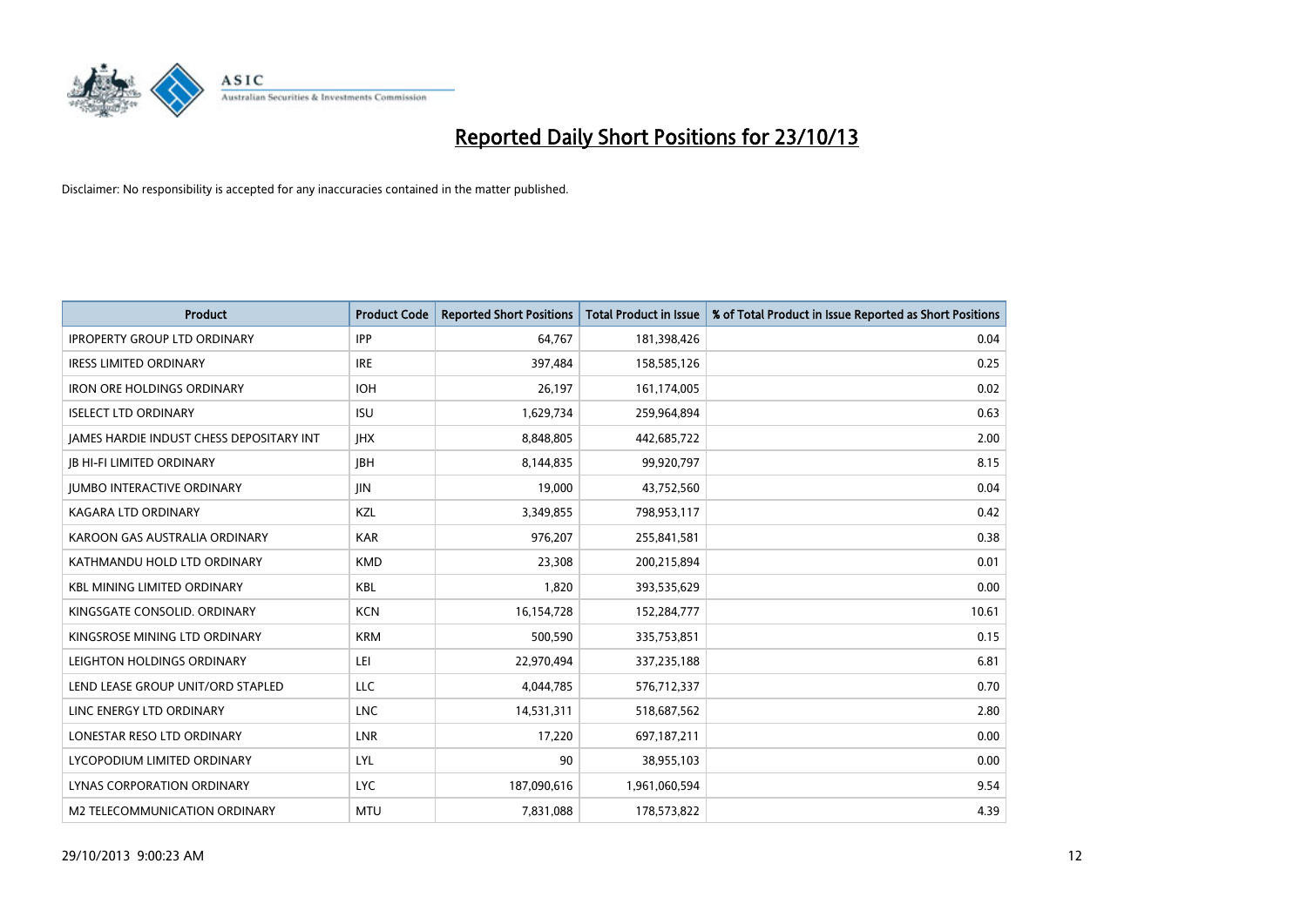

| <b>Product</b>                        | <b>Product Code</b> | <b>Reported Short Positions</b> | <b>Total Product in Issue</b> | % of Total Product in Issue Reported as Short Positions |
|---------------------------------------|---------------------|---------------------------------|-------------------------------|---------------------------------------------------------|
| <b>MACA LIMITED ORDINARY</b>          | <b>MLD</b>          | 2,458                           | 172,500,000                   | 0.00                                                    |
| <b>MACMAHON HOLDINGS ORDINARY</b>     | MAH                 | 1,623,856                       | 1,261,699,966                 | 0.13                                                    |
| MACO ATLAS ROADS GRP ORDINARY STAPLED | <b>MQA</b>          | 15,654,698                      | 487,230,540                   | 3.21                                                    |
| MACQUARIE GROUP LTD ORDINARY          | MQG                 | 2,225,558                       | 339,888,036                   | 0.65                                                    |
| MACQUARIE TELECOM GP ORDINARY         | MAQ                 | 3,972                           | 20,967,121                    | 0.02                                                    |
| MAGELLAN FIN GRP LTD ORDINARY         | <b>MFG</b>          | 611,166                         | 155,644,649                   | 0.39                                                    |
| <b>MATRIX C &amp; E LTD ORDINARY</b>  | <b>MCE</b>          | 2,907,155                       | 94,555,428                    | 3.07                                                    |
| MAVERICK DRILLING ORDINARY            | MAD                 | 9,264,726                       | 452,726,751                   | 2.05                                                    |
| MAXITRANS INDUSTRIES ORDINARY         | <b>MXI</b>          | 396,272                         | 183,993,392                   | 0.22                                                    |
| MAYNE PHARMA LTD ORDINARY             | <b>MYX</b>          | 1,562,502                       | 563,459,968                   | 0.28                                                    |
| MCMILLAN SHAKESPEARE ORDINARY         | <b>MMS</b>          | 992,236                         | 74,523,965                    | 1.33                                                    |
| MEDUSA MINING LTD ORDINARY            | <b>MML</b>          | 2,409,620                       | 188,903,911                   | 1.28                                                    |
| MEO AUSTRALIA LTD ORDINARY            | <b>MEO</b>          | 10,845                          | 627,264,587                   | 0.00                                                    |
| <b>MERMAID MARINE ORDINARY</b>        | <b>MRM</b>          | 678,630                         | 232,652,241                   | 0.29                                                    |
| MESOBLAST LIMITED ORDINARY            | <b>MSB</b>          | 15,484,793                      | 317,350,901                   | 4.88                                                    |
| METALS X LIMITED ORDINARY             | <b>MLX</b>          | 77,960                          | 1,652,636,110                 | 0.00                                                    |
| METCASH LIMITED ORDINARY              | <b>MTS</b>          | 87,338,824                      | 880,704,786                   | 9.92                                                    |
| METMINCO LIMITED ORDINARY             | <b>MNC</b>          | 1,048,001                       | 1,749,543,023                 | 0.06                                                    |
| MICLYN EXP OFFSHR ORDINARY            | <b>MIO</b>          | 108,825                         | 281,754,775                   | 0.04                                                    |
| MIGHTY RIVER POWER ORDINARY           | <b>MYT</b>          | 767,468                         | 1,400,000,094                 | 0.05                                                    |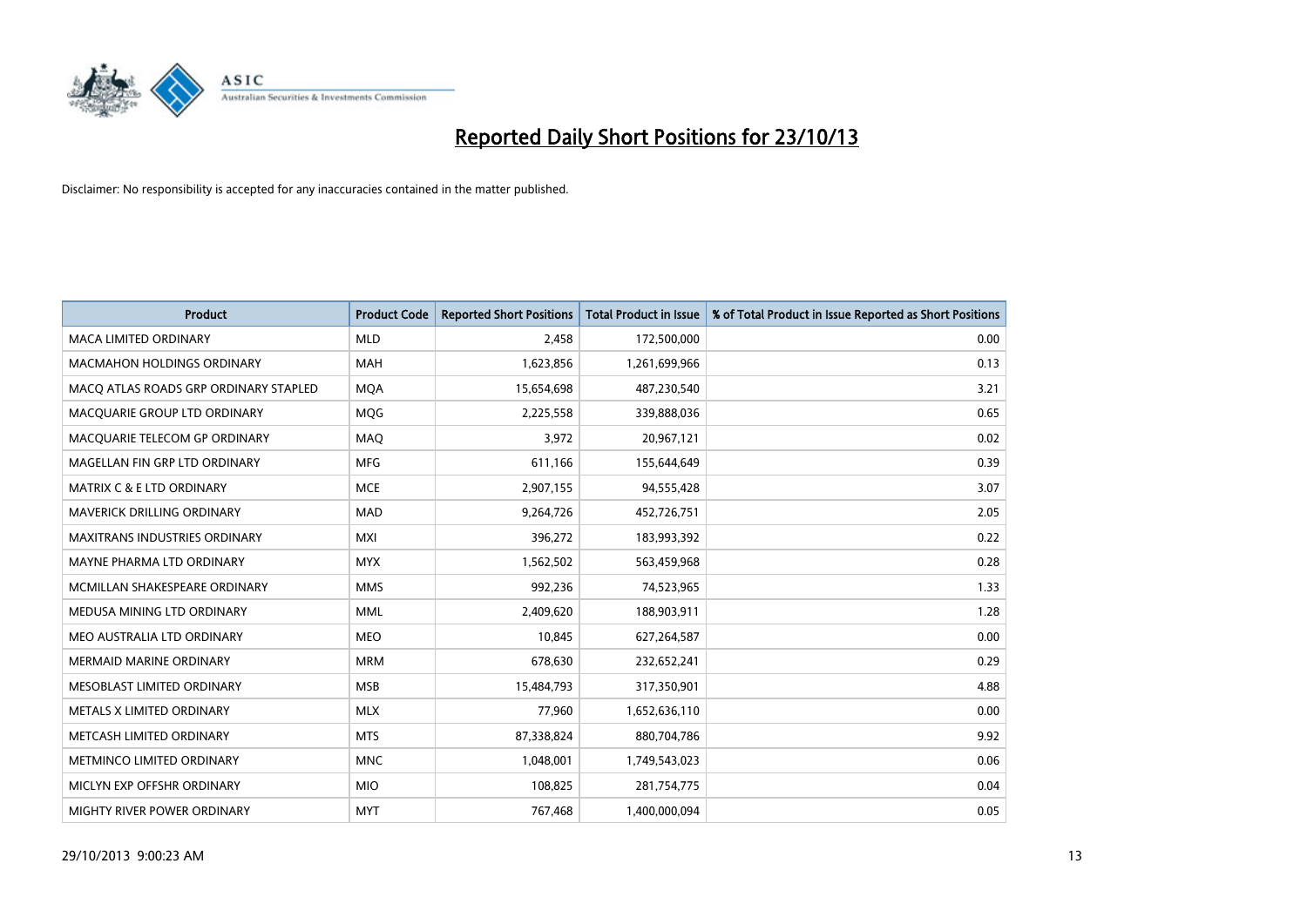

| <b>Product</b>                         | <b>Product Code</b> | <b>Reported Short Positions</b> | <b>Total Product in Issue</b> | % of Total Product in Issue Reported as Short Positions |
|----------------------------------------|---------------------|---------------------------------|-------------------------------|---------------------------------------------------------|
| MILTON CORPORATION DEFERRED SETTLEMENT | <b>MLTDA</b>        | 30,070                          | 627,357,755                   | 0.00                                                    |
| MINCOR RESOURCES NL ORDINARY           | <b>MCR</b>          | 2,454,614                       | 188,208,274                   | 1.30                                                    |
| MINERAL DEPOSITS ORDINARY              | <b>MDL</b>          | 2,527,366                       | 83,538,786                    | 3.03                                                    |
| MINERAL RESOURCES. ORDINARY            | <b>MIN</b>          | 3,165,006                       | 185,987,992                   | 1.70                                                    |
| MIRABELA NICKEL LTD ORDINARY           | <b>MBN</b>          | 23,433,713                      | 876,801,147                   | 2.67                                                    |
| MIRVAC GROUP STAPLED SECURITIES        | <b>MGR</b>          | 2,347,921                       | 3,664,938,678                 | 0.06                                                    |
| MOBILE EMBRACE LTD ORDINARY            | <b>MBE</b>          | 3,500                           | 307,877,790                   | 0.00                                                    |
| MOLOPO ENERGY LTD ORDINARY             | <b>MPO</b>          | 172,365                         | 246,724,091                   | 0.07                                                    |
| MONADELPHOUS GROUP ORDINARY            | <b>MND</b>          | 12,422,506                      | 92,308,047                    | 13.46                                                   |
| MORTGAGE CHOICE LTD ORDINARY           | <b>MOC</b>          | 157,685                         | 123,431,282                   | 0.13                                                    |
| <b>MOUNT GIBSON IRON ORDINARY</b>      | MGX                 | 11,773,134                      | 1,090,584,232                 | 1.08                                                    |
| MULTIPLEX SITES SITES                  | <b>MXUPA</b>        | 1,299                           | 4,500,000                     | 0.03                                                    |
| MURCHISON METALS LTD ORDINARY          | <b>MMX</b>          | 246,291                         | 450,497,346                   | 0.05                                                    |
| MYER HOLDINGS LTD ORDINARY             | <b>MYR</b>          | 82,271,253                      | 583,894,551                   | 14.09                                                   |
| <b>MYSTATE LIMITED ORDINARY</b>        | <b>MYS</b>          | 5,496                           | 87,177,445                    | 0.01                                                    |
| NANOSONICS LIMITED ORDINARY            | <b>NAN</b>          | 52,239                          | 262,822,463                   | 0.02                                                    |
| NATIONAL AUST. BANK ORDINARY           | <b>NAB</b>          | 4,923,391                       | 2,348,902,914                 | 0.21                                                    |
| NAVITAS LIMITED ORDINARY               | <b>NVT</b>          | 1,581,687                       | 375,416,910                   | 0.42                                                    |
| NEON ENERGY LIMITED ORDINARY           | <b>NEN</b>          | 1,520,356                       | 553,037,848                   | 0.27                                                    |
| NEUREN PHARMACEUT. ORDINARY            | <b>NEU</b>          | 4,510,284                       | 1,264,486,678                 | 0.36                                                    |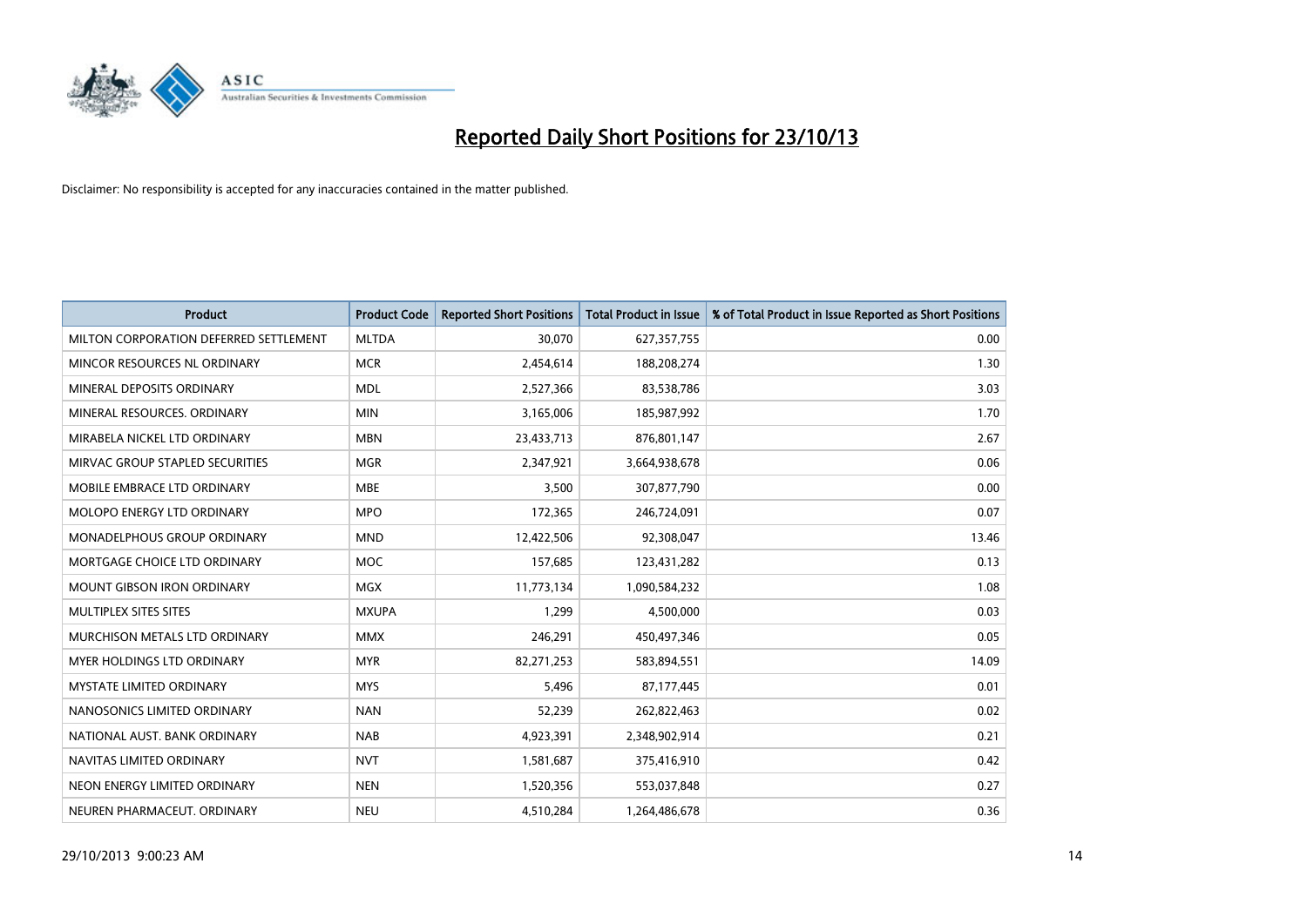

| <b>Product</b>                        | <b>Product Code</b> | <b>Reported Short Positions</b> | <b>Total Product in Issue</b> | % of Total Product in Issue Reported as Short Positions |
|---------------------------------------|---------------------|---------------------------------|-------------------------------|---------------------------------------------------------|
| NEW HOPE CORPORATION ORDINARY         | <b>NHC</b>          | 1,535,719                       | 830,715,225                   | 0.18                                                    |
| NEW STANDARD ENERGY ORDINARY          | <b>NSE</b>          | 322,032                         | 305,331,847                   | 0.11                                                    |
| NEWCREST MINING ORDINARY              | <b>NCM</b>          | 8,350,873                       | 766,510,971                   | 1.09                                                    |
| NEWS CORP A NON-VOTING CDI            | <b>NWSLV</b>        | 2,753,749                       | 4,087,188                     | 67.38                                                   |
| NEWS CORP B VOTING CDI                | <b>NWS</b>          | 2,265,050                       | 26,728,911                    | 8.47                                                    |
| NEWSAT LIMITED ORDINARY               | <b>NWT</b>          | 292,439                         | 574,240,283                   | 0.05                                                    |
| NEXTDC LIMITED ORDINARY               | <b>NXT</b>          | 6,392,171                       | 192,904,486                   | 3.31                                                    |
| NEXUS ENERGY LIMITED ORDINARY         | <b>NXS</b>          | 986,740                         | 1,330,219,459                 | 0.07                                                    |
| NIB HOLDINGS LIMITED ORDINARY         | <b>NHF</b>          | 4,492,847                       | 439,004,182                   | 1.02                                                    |
| NIDO PETROLEUM ORDINARY               | <b>NDO</b>          | 542,402                         | 2,046,650,968                 | 0.03                                                    |
| NOBLE MINERAL RES ORDINARY            | <b>NMG</b>          | 2,365,726                       | 666,397,952                   | 0.36                                                    |
| NORTHERN IRON LTD ORDINARY            | <b>NFE</b>          | 1,149,668                       | 484,405,314                   | 0.24                                                    |
| NORTHERN STAR ORDINARY                | <b>NST</b>          | 4,897,900                       | 424,279,762                   | 1.15                                                    |
| NOVOGEN LIMITED ORDINARY              | <b>NRT</b>          | 121,491                         | 144,622,257                   | 0.08                                                    |
| NRW HOLDINGS LIMITED ORDINARY         | <b>NWH</b>          | 13,085,253                      | 278,888,011                   | 4.69                                                    |
| NUCOAL RESOURCES LTD ORDINARY         | <b>NCR</b>          | 102,916                         | 768,612,354                   | 0.01                                                    |
| NUFARM LIMITED ORDINARY               | <b>NUF</b>          | 12,410,496                      | 263,335,277                   | 4.71                                                    |
| <b>OAKTON LIMITED ORDINARY</b>        | <b>OKN</b>          | 49,039                          | 89,968,985                    | 0.05                                                    |
| OCEANAGOLD CORP. CHESS DEPOSITARY INT | <b>OGC</b>          | 393,113                         | 293,587,920                   | 0.13                                                    |
| OIL SEARCH LTD ORDINARY               | OSH                 | 5,179,541                       | 1,343,361,150                 | 0.39                                                    |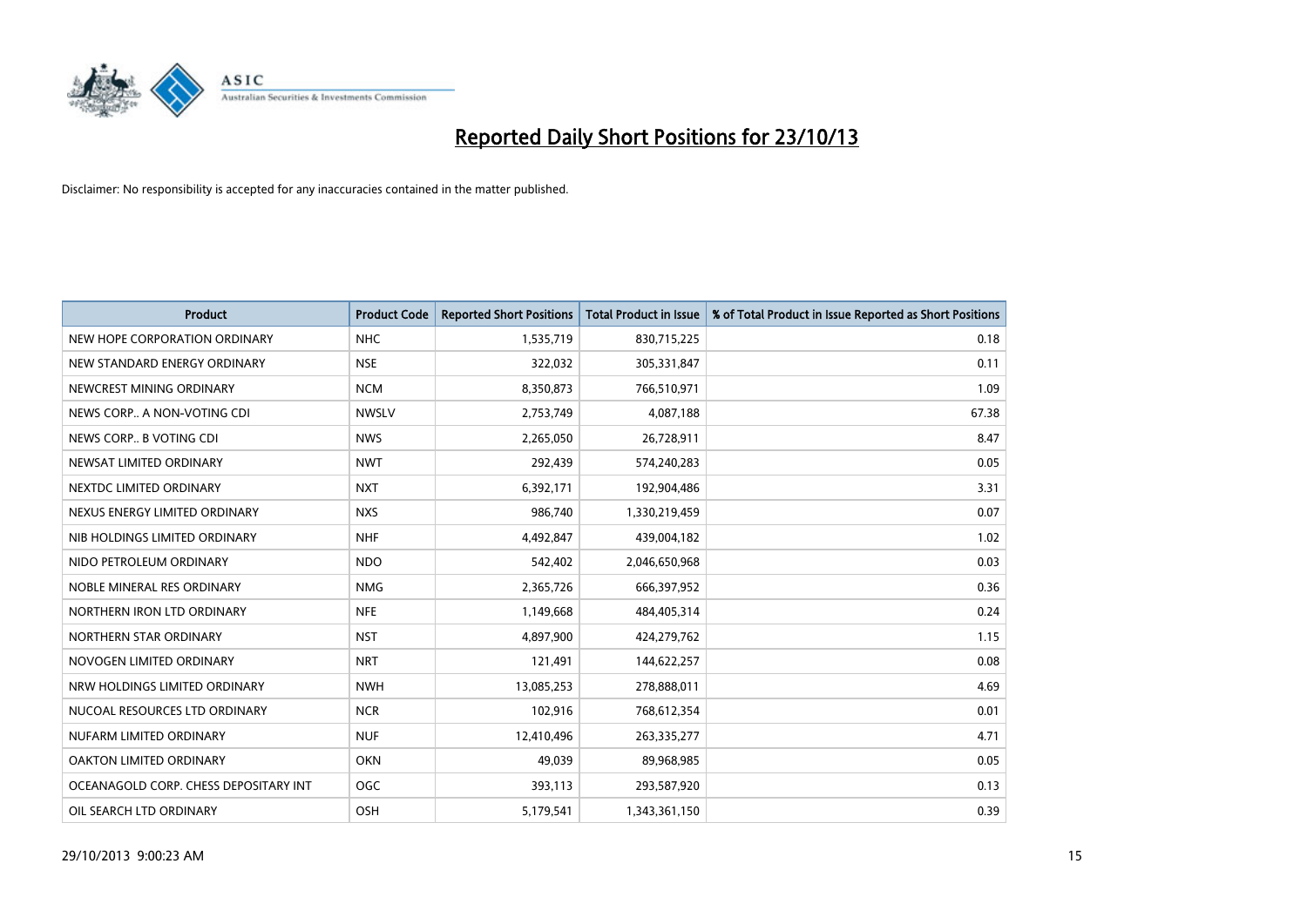

| <b>Product</b>               | <b>Product Code</b> | <b>Reported Short Positions</b> | <b>Total Product in Issue</b> | % of Total Product in Issue Reported as Short Positions |
|------------------------------|---------------------|---------------------------------|-------------------------------|---------------------------------------------------------|
| OM HOLDINGS LIMITED ORDINARY | <b>OMH</b>          | 3,096,078                       | 733,423,337                   | 0.42                                                    |
| ORICA LIMITED ORDINARY       | ORI                 | 9,687,883                       | 368,203,632                   | 2.63                                                    |
| ORIGIN ENERGY ORDINARY       | <b>ORG</b>          | 8,105,705                       | 1,101,225,151                 | 0.74                                                    |
| OROCOBRE LIMITED ORDINARY    | <b>ORE</b>          | 558,288                         | 117,745,140                   | 0.47                                                    |
| OROTONGROUP LIMITED ORDINARY | ORL                 | 342,661                         | 40,880,902                    | 0.84                                                    |
| OZ MINERALS ORDINARY         | OZL                 | 9,666,436                       | 303,470,022                   | 3.19                                                    |
| OZFOREX GROUP LTD ORDINARY   | <b>OFX</b>          | 28,000                          | 240,000,000                   | 0.01                                                    |
| PACIFIC BRANDS ORDINARY      | <b>PBG</b>          | 7,840,681                       | 912,915,695                   | 0.86                                                    |
| PALADIN ENERGY LTD ORDINARY  | <b>PDN</b>          | 89,045,982                      | 963,332,074                   | 9.24                                                    |
| PANAUST LIMITED ORDINARY     | <b>PNA</b>          | 3,288,709                       | 619,765,589                   | 0.53                                                    |
| PANORAMIC RESOURCES ORDINARY | PAN                 | 59,060                          | 263,285,132                   | 0.02                                                    |
| PANTERRA GOLD LTD ORDINARY   | PGI                 |                                 | 761,580,455                   | 0.00                                                    |
| PAPERLINX LIMITED ORDINARY   | <b>PPX</b>          | 48,101                          | 609,280,761                   | 0.01                                                    |
| PAPILLON RES LTD ORDINARY    | PIR                 | 5,939,839                       | 337,944,210                   | 1.76                                                    |
| PATTIES FOODS LTD ORDINARY   | PFL                 | 56,373                          | 139,065,639                   | 0.04                                                    |
| PEET LIMITED ORDINARY        | <b>PPC</b>          | 395,596                         | 433,389,348                   | 0.09                                                    |
| PERILYA LIMITED ORDINARY     | PEM                 | 203,021                         | 769,316,426                   | 0.03                                                    |
| PERPETUAL LIMITED ORDINARY   | PPT                 | 2,351,652                       | 42,002,824                    | 5.60                                                    |
| PERSEUS MINING LTD ORDINARY  | PRU                 | 5,467,177                       | 457,962,088                   | 1.19                                                    |
| PHARMAXIS LTD ORDINARY       | <b>PXS</b>          | 2,744,616                       | 308,548,389                   | 0.89                                                    |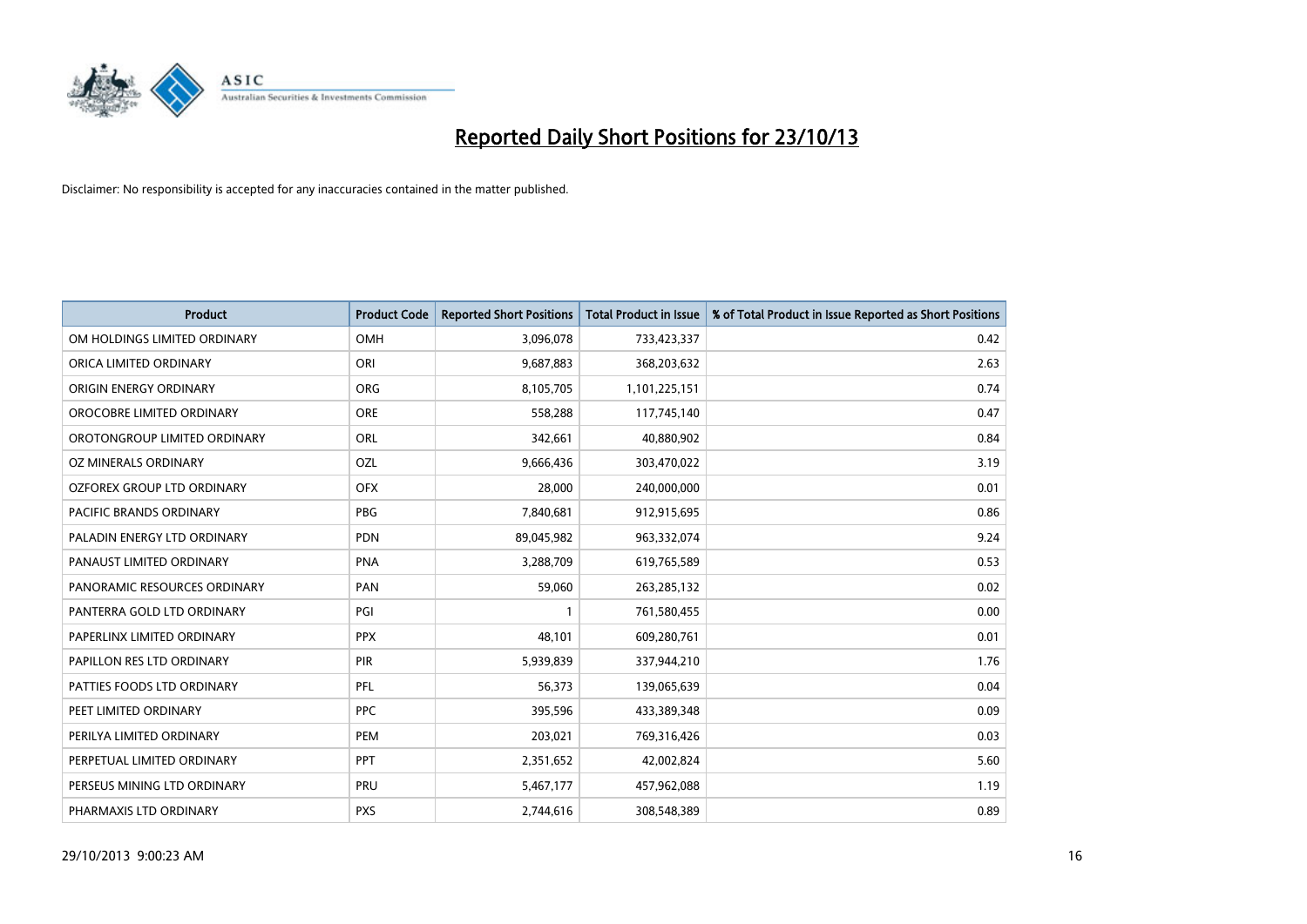

| <b>Product</b>                      | <b>Product Code</b> | <b>Reported Short Positions</b> | <b>Total Product in Issue</b> | % of Total Product in Issue Reported as Short Positions |
|-------------------------------------|---------------------|---------------------------------|-------------------------------|---------------------------------------------------------|
| PLATINUM ASSET ORDINARY             | <b>PTM</b>          | 2,657,788                       | 578,285,695                   | 0.46                                                    |
| PLATINUM AUSTRALIA ORDINARY         | <b>PLA</b>          | 836,127                         | 504,968,043                   | 0.17                                                    |
| PMI GOLD CORP CDI 1:1               | <b>PVM</b>          | 287,417                         | 159,968,561                   | 0.18                                                    |
| PMP LIMITED ORDINARY                | <b>PMP</b>          | 1,037,200                       | 323,781,124                   | 0.32                                                    |
| PRANA BIOTECHNOLOGY ORDINARY        | PBT                 | 294,709                         | 408,128,419                   | 0.07                                                    |
| PREMIER INVESTMENTS ORDINARY        | <b>PMV</b>          | 1,103,538                       | 155,260,478                   | 0.71                                                    |
| PRIMA BIOMED LTD ORDINARY           | <b>PRR</b>          | 30,000                          | 1,228,709,341                 | 0.00                                                    |
| PRIMARY HEALTH CARE ORDINARY        | <b>PRY</b>          | 20,182,304                      | 504,956,647                   | 4.00                                                    |
| PRIME MEDIA GRP LTD ORDINARY        | <b>PRT</b>          | 1,416,143                       | 366,330,303                   | 0.39                                                    |
| PROGRAMMED ORDINARY                 | <b>PRG</b>          | 250,907                         | 118,229,190                   | 0.21                                                    |
| <b>QANTAS AIRWAYS ORDINARY</b>      | QAN                 | 25,724,576                      | 2,212,979,740                 | 1.16                                                    |
| <b>OBE INSURANCE GROUP ORDINARY</b> | <b>OBE</b>          | 15,353,459                      | 1,226,855,950                 | 1.25                                                    |
| ORXPHARMA LTD ORDINARY              | QRX                 | 168,037                         | 144,785,606                   | 0.12                                                    |
| <b>QUBE HOLDINGS LTD ORDINARY</b>   | QUB                 | 13,722,207                      | 931,433,499                   | 1.47                                                    |
| RAMELIUS RESOURCES ORDINARY         | <b>RMS</b>          | 264,003                         | 363,029,659                   | 0.07                                                    |
| RAMSAY HEALTH CARE ORDINARY         | <b>RHC</b>          | 1,822,476                       | 202,081,252                   | 0.90                                                    |
| <b>RCG CORPORATION LTD ORDINARY</b> | <b>RCG</b>          | 42,222                          | 251,793,207                   | 0.02                                                    |
| <b>RCR TOMLINSON ORDINARY</b>       | <b>RCR</b>          | 1,815,833                       | 136,696,590                   | 1.33                                                    |
| <b>REA GROUP ORDINARY</b>           | <b>REA</b>          | 1,180,513                       | 131,714,699                   | 0.90                                                    |
| RECKON LIMITED ORDINARY             | <b>RKN</b>          | 45,875                          | 128,103,484                   | 0.04                                                    |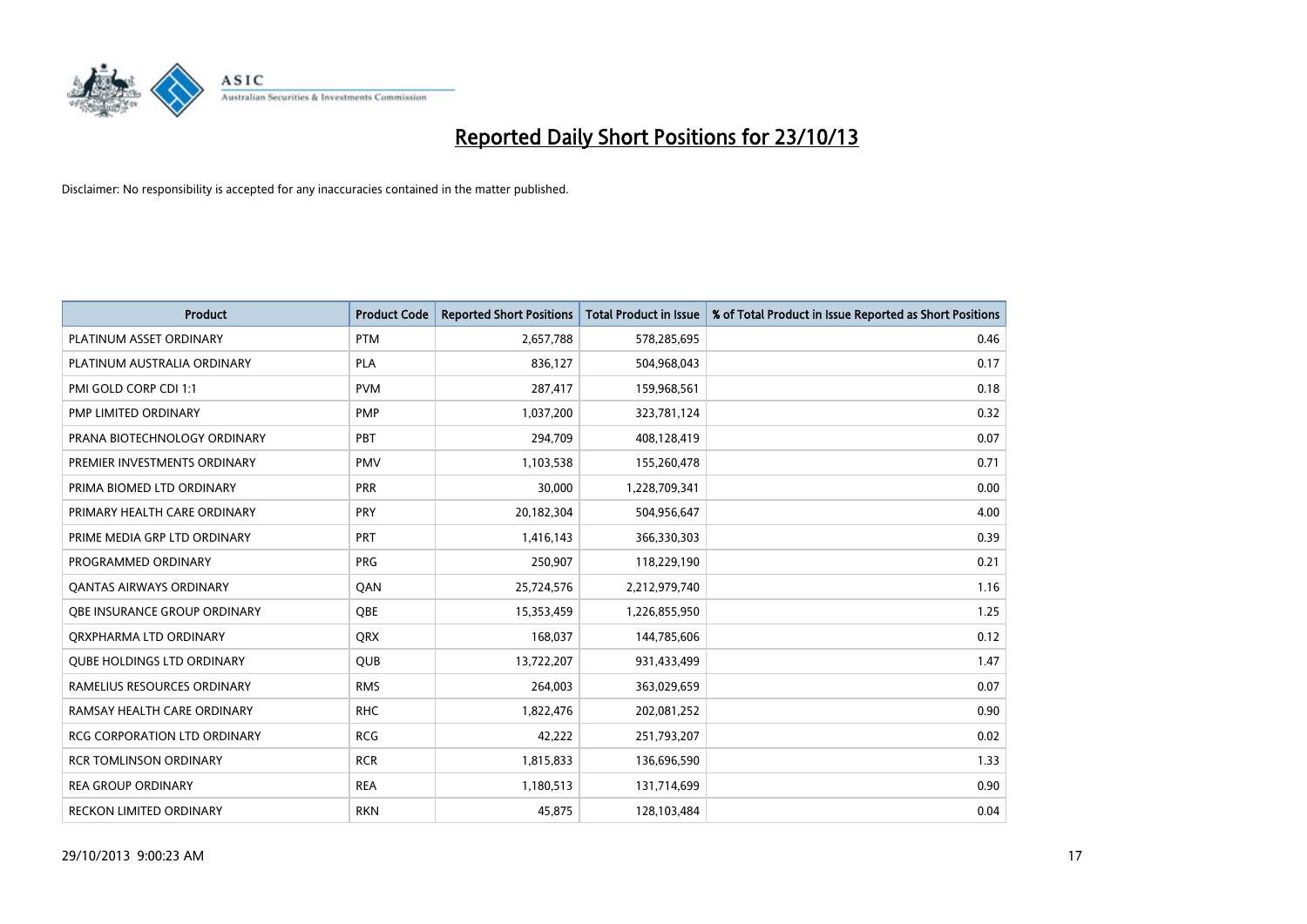

| <b>Product</b>                      | <b>Product Code</b> | <b>Reported Short Positions</b> | <b>Total Product in Issue</b> | % of Total Product in Issue Reported as Short Positions |
|-------------------------------------|---------------------|---------------------------------|-------------------------------|---------------------------------------------------------|
| <b>RED 5 LIMITED ORDINARY</b>       | <b>RED</b>          | 1,004,639                       | 155,788,008                   | 0.64                                                    |
| <b>RED FORK ENERGY ORDINARY</b>     | <b>RFE</b>          | 3,286,572                       | 499,551,719                   | 0.66                                                    |
| REDBANK ENERGY LTD ORDINARY         | AEJ                 | 13                              | 786,287                       | 0.00                                                    |
| REECE AUSTRALIA LTD. ORDINARY       | <b>REH</b>          | 11,108                          | 99,600,000                    | 0.01                                                    |
| REED RESOURCES LTD ORDINARY         | <b>RDR</b>          | 50,000                          | 523,053,895                   | 0.01                                                    |
| <b>REGIS RESOURCES ORDINARY</b>     | <b>RRL</b>          | 7,887,446                       | 479,592,829                   | 1.64                                                    |
| RESMED INC CDI 10:1                 | <b>RMD</b>          | 9,986,388                       | 1,420,542,770                 | 0.70                                                    |
| RESOLUTE MINING ORDINARY            | <b>RSG</b>          | 7,727,602                       | 640,994,224                   | 1.21                                                    |
| RESOURCE EQUIP LTD ORDINARY         | <b>ROL</b>          | 5,000                           | 249,065,471                   | 0.00                                                    |
| <b>RESOURCE GENERATION ORDINARY</b> | <b>RES</b>          | 224,300                         | 332,234,604                   | 0.07                                                    |
| <b>RETAIL FOOD GROUP ORDINARY</b>   | <b>RFG</b>          | 3,059,719                       | 130,381,190                   | 2.35                                                    |
| REX MINERALS LIMITED ORDINARY       | <b>RXM</b>          | 2,051,307                       | 188,907,284                   | 1.09                                                    |
| RHG LIMITED ORDINARY                | <b>RHG</b>          | 1,085                           | 308,483,177                   | 0.00                                                    |
| <b>RIALTO ENERGY ORDINARY</b>       | <b>RIA</b>          | 41                              | 1,155,765,100                 | 0.00                                                    |
| <b>RIDLEY CORPORATION ORDINARY</b>  | <b>RIC</b>          | 47,395                          | 307,817,071                   | 0.02                                                    |
| RIO TINTO LIMITED ORDINARY          | <b>RIO</b>          | 5,280,098                       | 435,758,720                   | 1.21                                                    |
| ROBUST RESOURCES ORDINARY           | <b>ROL</b>          | 10,000                          | 102,830,646                   | 0.01                                                    |
| ROC OIL COMPANY ORDINARY            | <b>ROC</b>          | 1,143,009                       | 683,235,552                   | 0.17                                                    |
| SAI GLOBAL LIMITED ORDINARY         | SAI                 | 6,809,704                       | 210,714,727                   | 3.23                                                    |
| SALMAT LIMITED ORDINARY             | <b>SLM</b>          | 998                             | 159,812,799                   | 0.00                                                    |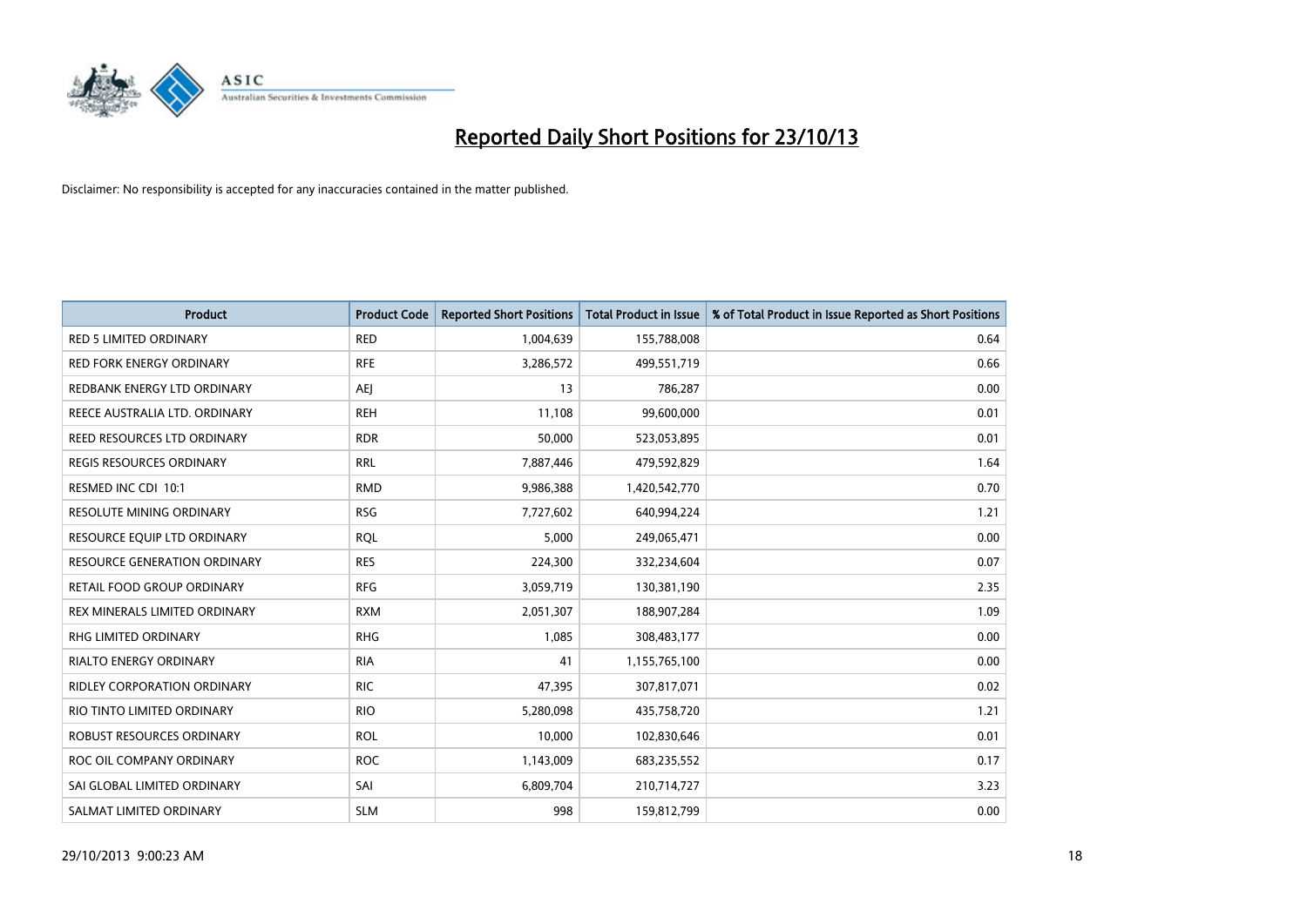

| <b>Product</b>                           | <b>Product Code</b> | <b>Reported Short Positions</b> | <b>Total Product in Issue</b> | % of Total Product in Issue Reported as Short Positions |
|------------------------------------------|---------------------|---------------------------------|-------------------------------|---------------------------------------------------------|
| SAMSON OIL & GAS LTD ORDINARY            | SSN                 | 1,762,000                       | 2,547,627,193                 | 0.07                                                    |
| SANDFIRE RESOURCES ORDINARY              | <b>SFR</b>          | 1,952,644                       | 155,640,968                   | 1.25                                                    |
| <b>SANTOS LTD ORDINARY</b>               | <b>STO</b>          | 5,420,182                       | 970,196,104                   | 0.56                                                    |
| SARACEN MINERAL ORDINARY                 | <b>SAR</b>          | 3,646,653                       | 595,263,186                   | 0.61                                                    |
| SCA PROPERTY GROUP STAPLED SECURITIES    | <b>SCP</b>          | 33,714,197                      | 642,417,140                   | 5.25                                                    |
| SEALINK TRAVEL GRP ORDINARY              | <b>SLK</b>          | 45,000                          | 70,000,000                    | 0.06                                                    |
| SEDGMAN LIMITED ORDINARY                 | SDM                 | 304,813                         | 223,224,636                   | 0.14                                                    |
| SEEK LIMITED ORDINARY                    | <b>SEK</b>          | 14,820,801                      | 339,071,750                   | 4.37                                                    |
| SELECT HARVESTS ORDINARY                 | SHV                 | 133,655                         | 57,815,720                    | 0.23                                                    |
| SENEX ENERGY LIMITED ORDINARY            | SXY                 | 5,666,327                       | 1,144,008,917                 | 0.50                                                    |
| SERVICE STREAM ORDINARY                  | <b>SSM</b>          | 100                             | 283,418,867                   | 0.00                                                    |
| SEVEN GROUP HOLDINGS ORDINARY            | <b>SVW</b>          | 5,124,814                       | 308,160,281                   | 1.66                                                    |
| SEVEN WEST MEDIA LTD ORDINARY            | <b>SWM</b>          | 6,360,896                       | 999,160,872                   | 0.64                                                    |
| SIGMA PHARMACEUTICAL ORDINARY            | <b>SIP</b>          | 2,380,356                       | 1,126,618,419                 | 0.21                                                    |
| SILEX SYSTEMS ORDINARY                   | <b>SLX</b>          | 2,506,340                       | 170,252,909                   | 1.47                                                    |
| SILVER CHEF LIMITED ORDINARY             | SIV                 | 69,237                          | 29,333,629                    | 0.24                                                    |
| SILVER LAKE RESOURCE ORDINARY            | <b>SLR</b>          | 9,246,414                       | 437,594,758                   | 2.11                                                    |
| SIMS METAL MGMT LTD ORDINARY             | SGM                 | 11,915,657                      | 204, 343, 252                 | 5.83                                                    |
| SINGAPORE TELECOMM. CHESS DEPOSITARY INT | SGT                 | 2,758,664                       | 149,779,918                   | 1.84                                                    |
| SIRIUS RESOURCES NL ORDINARY             | <b>SIR</b>          | 5,316,340                       | 227,020,167                   | 2.34                                                    |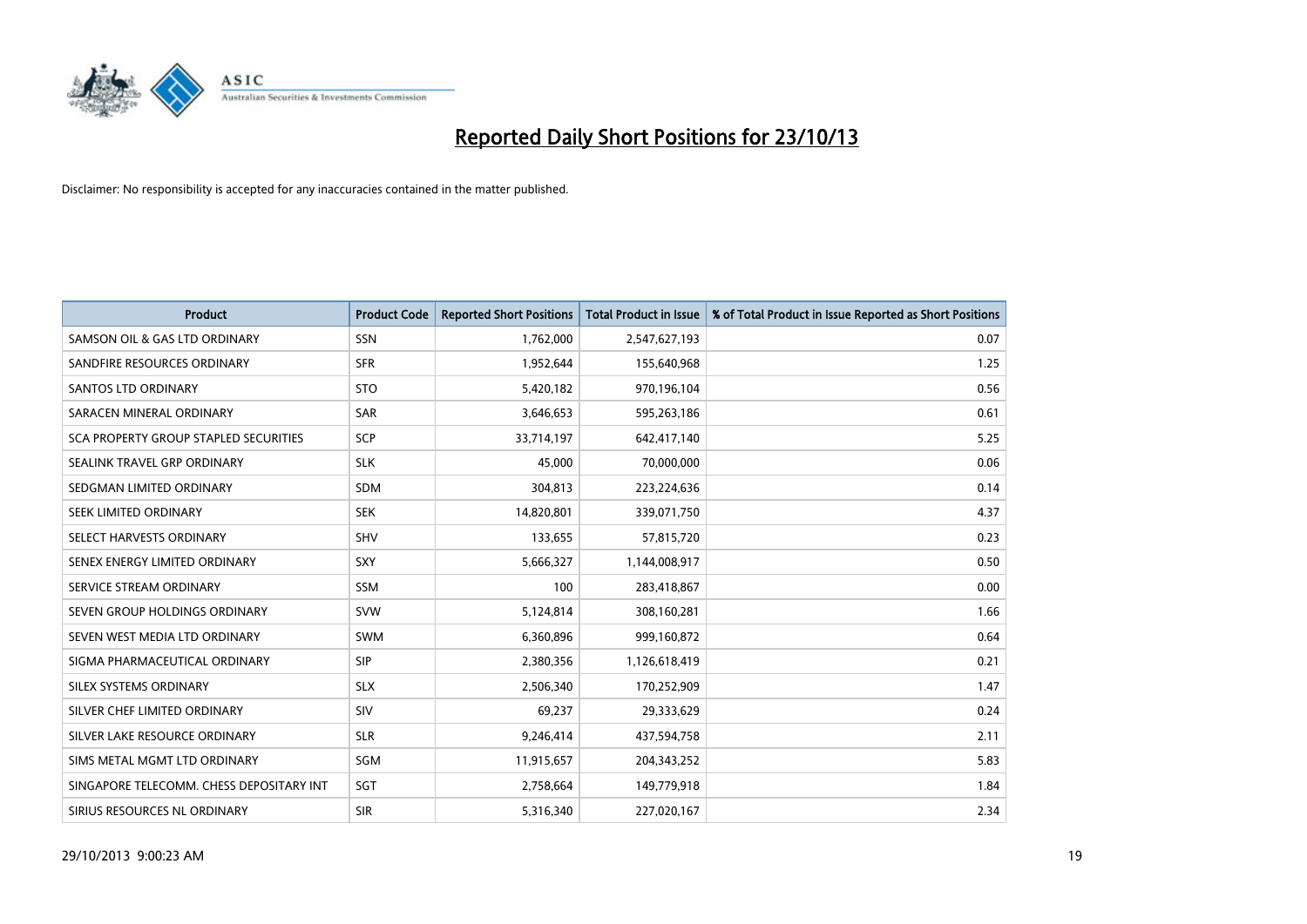

| <b>Product</b>                           | <b>Product Code</b> | <b>Reported Short Positions</b> | <b>Total Product in Issue</b> | % of Total Product in Issue Reported as Short Positions |
|------------------------------------------|---------------------|---------------------------------|-------------------------------|---------------------------------------------------------|
| SIRTEX MEDICAL ORDINARY                  | <b>SRX</b>          | 467,996                         | 56,108,439                    | 0.83                                                    |
| SKILLED GROUP LTD ORDINARY               | <b>SKE</b>          | 6,028,676                       | 233,871,364                   | 2.58                                                    |
| <b>SKY NETWORK ORDINARY</b>              | <b>SKT</b>          | 390,934                         | 389,139,785                   | 0.10                                                    |
| SKYCITY ENT GRP LTD ORDINARY             | <b>SKC</b>          | 517,464                         | 580,016,676                   | 0.09                                                    |
| <b>SLATER &amp; GORDON ORDINARY</b>      | SGH                 | 295,875                         | 198,846,598                   | 0.15                                                    |
| SMS MANAGEMENT, ORDINARY                 | <b>SMX</b>          | 2,644,148                       | 70,099,763                    | 3.77                                                    |
| SONIC HEALTHCARE ORDINARY                | SHL                 | 4,488,865                       | 400,420,556                   | 1.12                                                    |
| SOUL PATTINSON (W.H) ORDINARY            | SOL                 | 109,872                         | 239,395,320                   | 0.05                                                    |
| SOUTH BOULDER MINES ORDINARY             | <b>STB</b>          | $\mathbf{1}$                    | 127,952,826                   | 0.00                                                    |
| SP AUSNET STAPLED SECURITIES             | <b>SPN</b>          | 32,775,956                      | 3,376,325,523                 | 0.97                                                    |
| SPARK INFRASTRUCTURE STAPLED NOTE & UNIT | SKI                 | 45,349,239                      | 1,326,734,264                 | 3.42                                                    |
| SPDR 200 FUND ETF UNITS                  | <b>STW</b>          | 72,811                          | 44,278,688                    | 0.16                                                    |
| SPECIALTY FASHION ORDINARY               | <b>SFH</b>          | 110,001                         | 192,236,121                   | 0.06                                                    |
| ST BARBARA LIMITED ORDINARY              | <b>SBM</b>          | 7,844,109                       | 488,074,077                   | 1.61                                                    |
| STARPHARMA HOLDINGS ORDINARY             | <b>SPL</b>          | 15,422,482                      | 284,164,948                   | 5.43                                                    |
| STEADFAST GROUP LTD ORDINARY             | SDF                 | 283,724                         | 500,873,408                   | 0.06                                                    |
| STHN CROSS MEDIA ORDINARY                | SXL                 | 8,465,668                       | 705,099,800                   | 1.20                                                    |
| STOCKLAND UNITS/ORD STAPLED              | SGP                 | 13,783,286                      | 2,305,750,747                 | 0.60                                                    |
| STRAITS RES LTD. ORDINARY                | <b>SRQ</b>          | 31,522                          | 1,164,150,159                 | 0.00                                                    |
| STRIKE ENERGY LTD ORDINARY               | <b>STX</b>          | 97,303                          | 706,519,664                   | 0.01                                                    |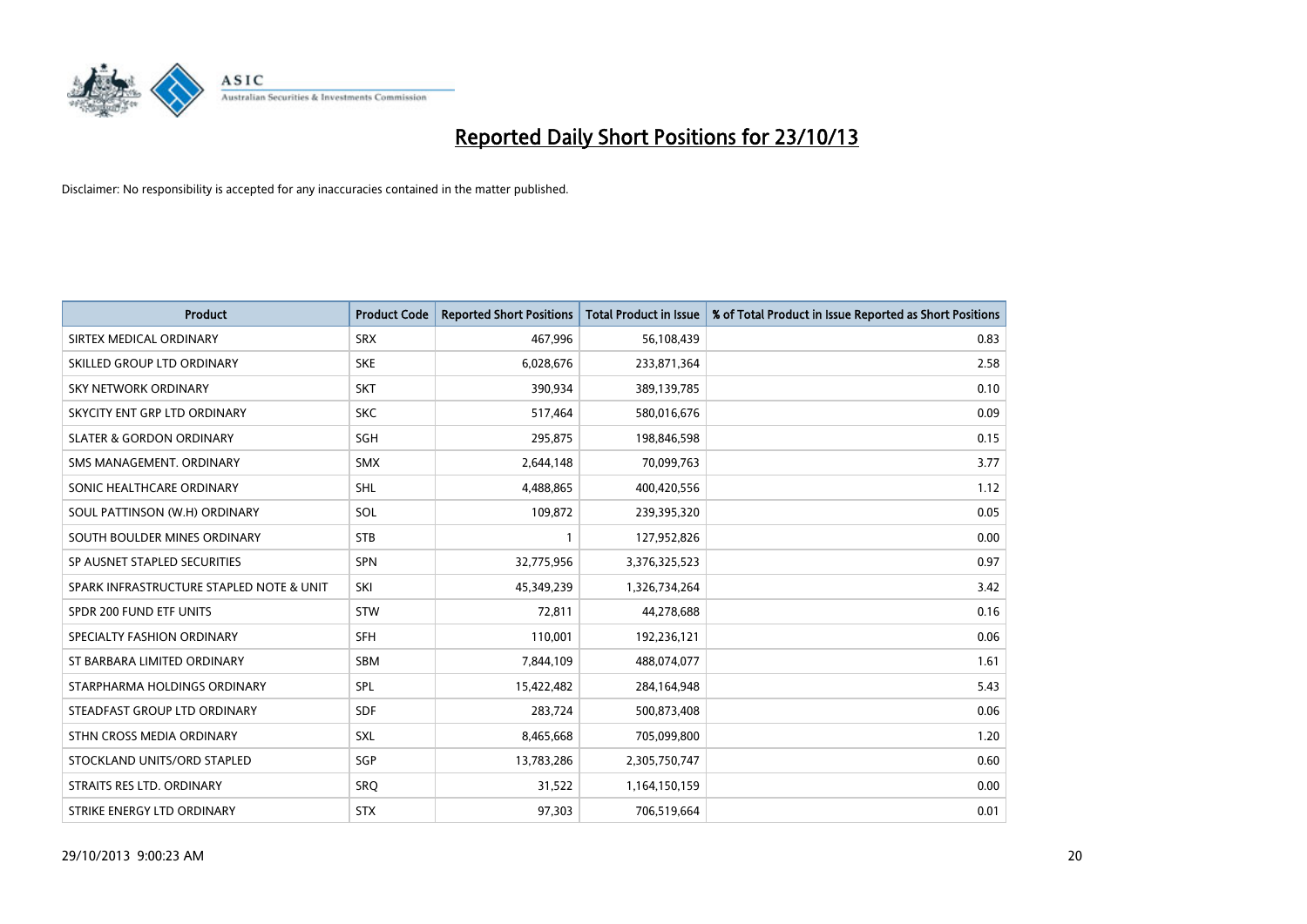

| <b>Product</b>                     | <b>Product Code</b> | <b>Reported Short Positions</b> | <b>Total Product in Issue</b> | % of Total Product in Issue Reported as Short Positions |
|------------------------------------|---------------------|---------------------------------|-------------------------------|---------------------------------------------------------|
| <b>STW COMMUNICATIONS ORDINARY</b> | SGN                 | 2,609,198                       | 403,828,512                   | 0.65                                                    |
| SUNCORP GROUP LTD ORDINARY         | <b>SUN</b>          | 3,793,006                       | 1,286,600,980                 | 0.29                                                    |
| SUNDANCE ENERGY ORDINARY           | <b>SEA</b>          | 137,057                         | 462,611,982                   | 0.03                                                    |
| SUNDANCE RESOURCES ORDINARY        | SDL                 | 52,723,310                      | 3,073,110,985                 | 1.72                                                    |
| SUNLAND GROUP LTD ORDINARY         | <b>SDG</b>          | 37,902                          | 181,710,087                   | 0.02                                                    |
| SUPER RET REP LTD ORDINARY         | SUL                 | 1,342,152                       | 196,731,620                   | 0.68                                                    |
| SYD AIRPORT STAPLED US PROHIBIT.   | <b>SYD</b>          | 19,779,487                      | 2,194,322,759                 | 0.90                                                    |
| SYRAH RESOURCES ORDINARY           | <b>SYR</b>          | 2,701,989                       | 148,330,123                   | 1.82                                                    |
| TABCORP HOLDINGS LTD ORDINARY      | <b>TAH</b>          | 19,643,610                      | 754,274,706                   | 2.60                                                    |
| TANAMI GOLD NL ORDINARY            | <b>TAM</b>          | 178,918                         | 587,548,523                   | 0.03                                                    |
| TAP OIL LIMITED ORDINARY           | <b>TAP</b>          | 185,884                         | 241,608,606                   | 0.08                                                    |
| TASSAL GROUP LIMITED ORDINARY      | <b>TGR</b>          | 180,712                         | 146,507,029                   | 0.12                                                    |
| TATTS GROUP LTD ORDINARY           | <b>TTS</b>          | 11,613,160                      | 1,416,385,884                 | 0.82                                                    |
| TELECOM CORPORATION ORDINARY       | <b>TEL</b>          | 7,910,635                       | 1,822,303,137                 | 0.43                                                    |
| TELSTRA CORPORATION, ORDINARY      | <b>TLS</b>          | 11,507,965                      | 12,443,074,357                | 0.09                                                    |
| TEN NETWORK HOLDINGS ORDINARY      | <b>TEN</b>          | 125,878,420                     | 2,586,970,845                 | 4.87                                                    |
| TERANGA GOLD CORP CDI 1:1          | <b>TGZ</b>          | 846,407                         | 172,466,316                   | 0.49                                                    |
| TFS CORPORATION LTD ORDINARY       | <b>TFC</b>          | 137,426                         | 279,621,829                   | 0.05                                                    |
| THE REJECT SHOP ORDINARY           | <b>TRS</b>          | 1,983,124                       | 28,826,248                    | 6.88                                                    |
| THORN GROUP LIMITED ORDINARY       | <b>TGA</b>          | 35,270                          | 148,897,155                   | 0.02                                                    |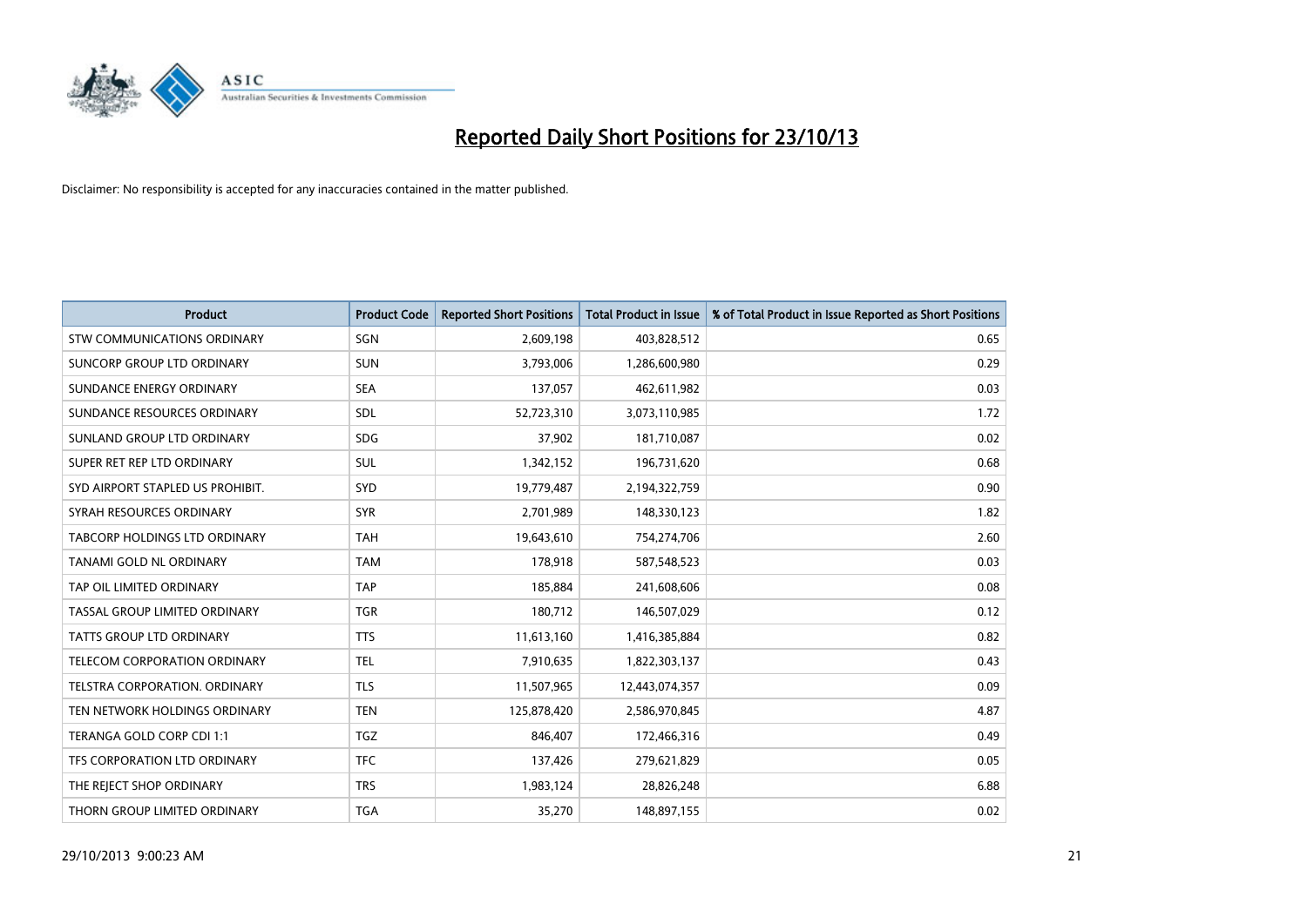

| <b>Product</b>                        | <b>Product Code</b> | <b>Reported Short Positions</b> | <b>Total Product in Issue</b> | % of Total Product in Issue Reported as Short Positions |
|---------------------------------------|---------------------|---------------------------------|-------------------------------|---------------------------------------------------------|
| <b>TIGER RESOURCES ORDINARY</b>       | <b>TGS</b>          | 1,746,655                       | 674,770,269                   | 0.26                                                    |
| TITAN ENERGY SERVICE ORDINARY         | <b>TTN</b>          | 14,594                          | 48,472,270                    | 0.03                                                    |
| TOLL HOLDINGS LTD ORDINARY            | <b>TOL</b>          | 27,253,789                      | 717,133,875                   | 3.80                                                    |
| TORO ENERGY LIMITED ORDINARY          | <b>TOE</b>          | 139,845                         | 1,041,936,676                 | 0.01                                                    |
| TOX FREE SOLUTIONS ORDINARY           | <b>TOX</b>          | 1,265,324                       | 132,519,859                   | 0.95                                                    |
| TPG TELECOM LIMITED ORDINARY          | <b>TPM</b>          | 2,392,647                       | 793,808,141                   | 0.30                                                    |
| TRADE ME GROUP ORDINARY               | <b>TME</b>          | 697,039                         | 396,261,129                   | 0.18                                                    |
| TRANSFIELD SERVICES ORDINARY          | <b>TSE</b>          | 40,294,759                      | 512,457,716                   | 7.86                                                    |
| TRANSPACIFIC INDUST, ORDINARY         | <b>TPI</b>          | 18,900,605                      | 1,578,563,490                 | 1.20                                                    |
| TRANSURBAN GROUP TRIPLE STAPLED SEC.  | <b>TCL</b>          | 3,105,570                       | 1,485,500,376                 | 0.21                                                    |
| TREASURY GROUP ORDINARY               | <b>TRG</b>          | 25,674                          | 23,070,755                    | 0.11                                                    |
| TREASURY WINE ESTATE ORDINARY         | <b>TWE</b>          | 25,446,419                      | 647,227,144                   | 3.93                                                    |
| TROY RESOURCES LTD ORDINARY           | <b>TRY</b>          | 351,519                         | 167,730,292                   | 0.21                                                    |
| TWENTY-FIRST FOX INC A NON-VOTING CDI | <b>FOXLV</b>        | 1,288,902                       | 19,822,468                    | 6.50                                                    |
| TWENTY-FIRST FOX INC B VOTING CDI     | <b>FOX</b>          | 1,267,841                       | 208,434,066                   | 0.61                                                    |
| UGL LIMITED ORDINARY                  | UGL                 | 19,616,113                      | 166,511,240                   | 11.78                                                   |
| UNILIFE CORPORATION CDI 6:1           | <b>UNS</b>          | 97,110                          | 284,039,004                   | 0.03                                                    |
| UXC LIMITED ORDINARY                  | <b>UXC</b>          | 432,299                         | 311,975,502                   | 0.14                                                    |
| <b>VENTURE MINERALS ORDINARY</b>      | <b>VMS</b>          | 184,978                         | 287,320,170                   | 0.06                                                    |
| VILLA WORLD LTD. ORDINARY             | <b>VLW</b>          | 61,765                          | 80,038,863                    | 0.08                                                    |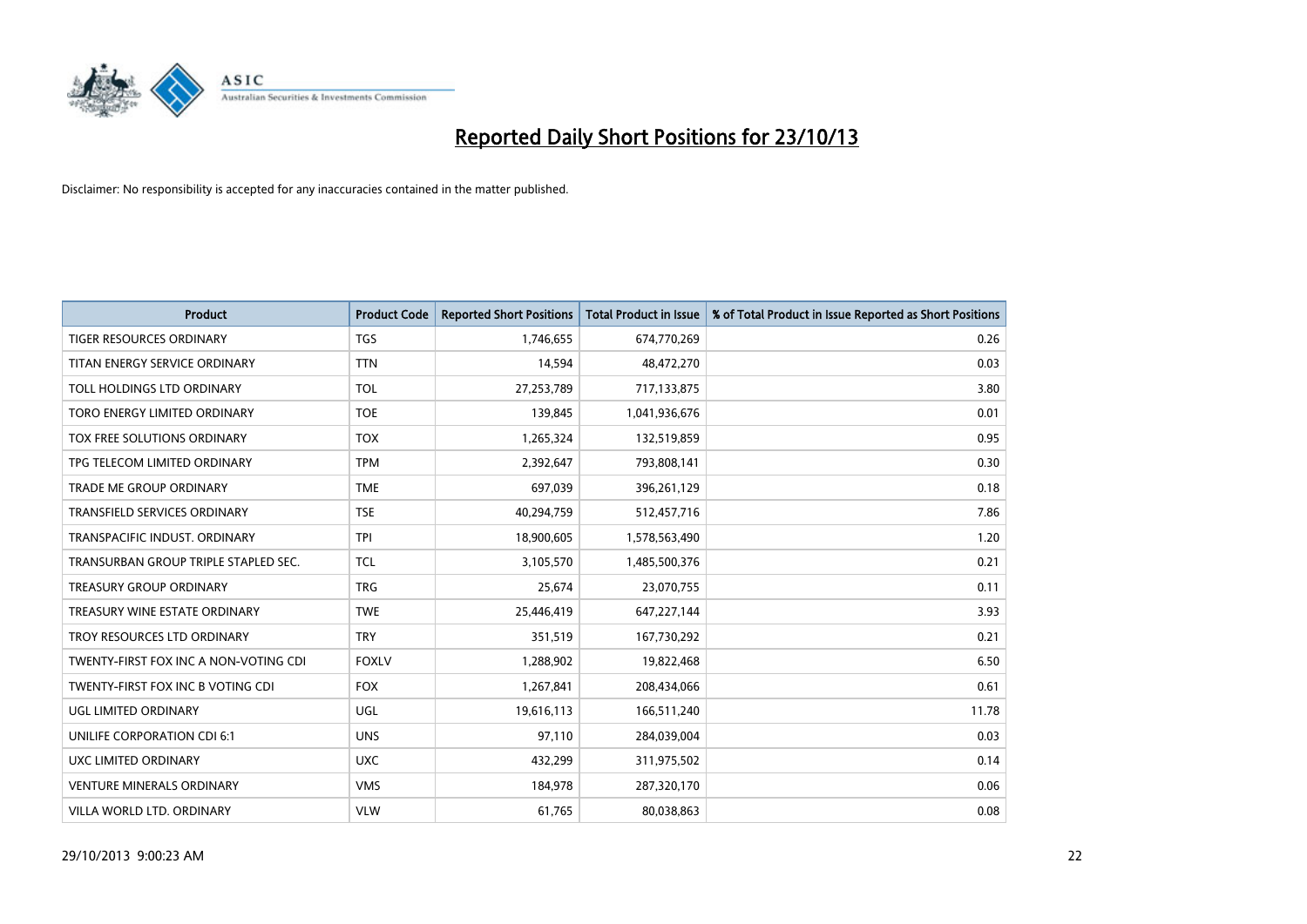

| <b>Product</b>                         | <b>Product Code</b> | <b>Reported Short Positions</b> | <b>Total Product in Issue</b> | % of Total Product in Issue Reported as Short Positions |
|----------------------------------------|---------------------|---------------------------------|-------------------------------|---------------------------------------------------------|
| <b>VILLAGE ROADSHOW LTD ORDINARY</b>   | <b>VRL</b>          | 431,392                         | 159,486,203                   | 0.27                                                    |
| <b>VIRGIN AUS HLDG LTD ORDINARY</b>    | <b>VAH</b>          | 152,046,112                     | 2,589,840,317                 | 5.87                                                    |
| <b>VIRTUS HEALTH LTD ORDINARY</b>      | <b>VRT</b>          | 59,592                          | 79,536,601                    | 0.07                                                    |
| <b>VISION EYE INSTITUTE ORDINARY</b>   | <b>VEI</b>          | 187,767                         | 160,657,741                   | 0.12                                                    |
| <b>WATPAC LIMITED ORDINARY</b>         | <b>WTP</b>          | 68,046                          | 184,332,526                   | 0.04                                                    |
| WEBJET LIMITED ORDINARY                | <b>WEB</b>          | 3,171,837                       | 79,397,959                    | 3.99                                                    |
| <b>WESFARMERS LIMITED ORDINARY</b>     | <b>WES</b>          | 29,321,512                      | 1,006,683,257                 | 2.91                                                    |
| WESFARMERS LIMITED PARTIALLY PROTECTED | <b>WESN</b>         | 173,084                         | 150,510,341                   | 0.11                                                    |
| <b>WESTERN AREAS LTD ORDINARY</b>      | <b>WSA</b>          | 20,250,141                      | 196,862,806                   | 10.29                                                   |
| WESTERN DESERT RES. ORDINARY           | <b>WDR</b>          | 3,802,490                       | 410,176,629                   | 0.93                                                    |
| WESTFIELD GROUP ORD/UNIT STAPLED SEC   | <b>WDC</b>          | 6,160,973                       | 2,113,501,814                 | 0.29                                                    |
| WESTFIELD RETAIL TST UNIT STAPLED      | <b>WRT</b>          | 13,544,302                      | 2,995,945,800                 | 0.45                                                    |
| <b>WESTPAC BANKING CORP ORDINARY</b>   | <b>WBC</b>          | 25,237,979                      | 3,109,048,309                 | 0.81                                                    |
| WHITE ENERGY COMPANY ORDINARY          | <b>WEC</b>          | 42,413                          | 322,974,494                   | 0.01                                                    |
| WHITEHAVEN COAL ORDINARY               | <b>WHC</b>          | 83,237,493                      | 1,025,692,710                 | 8.12                                                    |
| WIDE BAY AUST LTD ORDINARY             | <b>WBB</b>          | 30,542                          | 36,238,600                    | 0.08                                                    |
| WINDIMURRA VANADIUM ORDINARY           | <b>WVL</b>          | 20,461                          | 19,284,366                    | 0.11                                                    |
| WOODSIDE PETROLEUM ORDINARY            | <b>WPL</b>          | 1,713,081                       | 823,910,657                   | 0.21                                                    |
| WOOLWORTHS LIMITED ORDINARY            | <b>WOW</b>          | 3,418,447                       | 1,251,203,510                 | 0.27                                                    |
| <b>WORLEYPARSONS LTD ORDINARY</b>      | <b>WOR</b>          | 3,438,102                       | 243,480,720                   | 1.41                                                    |